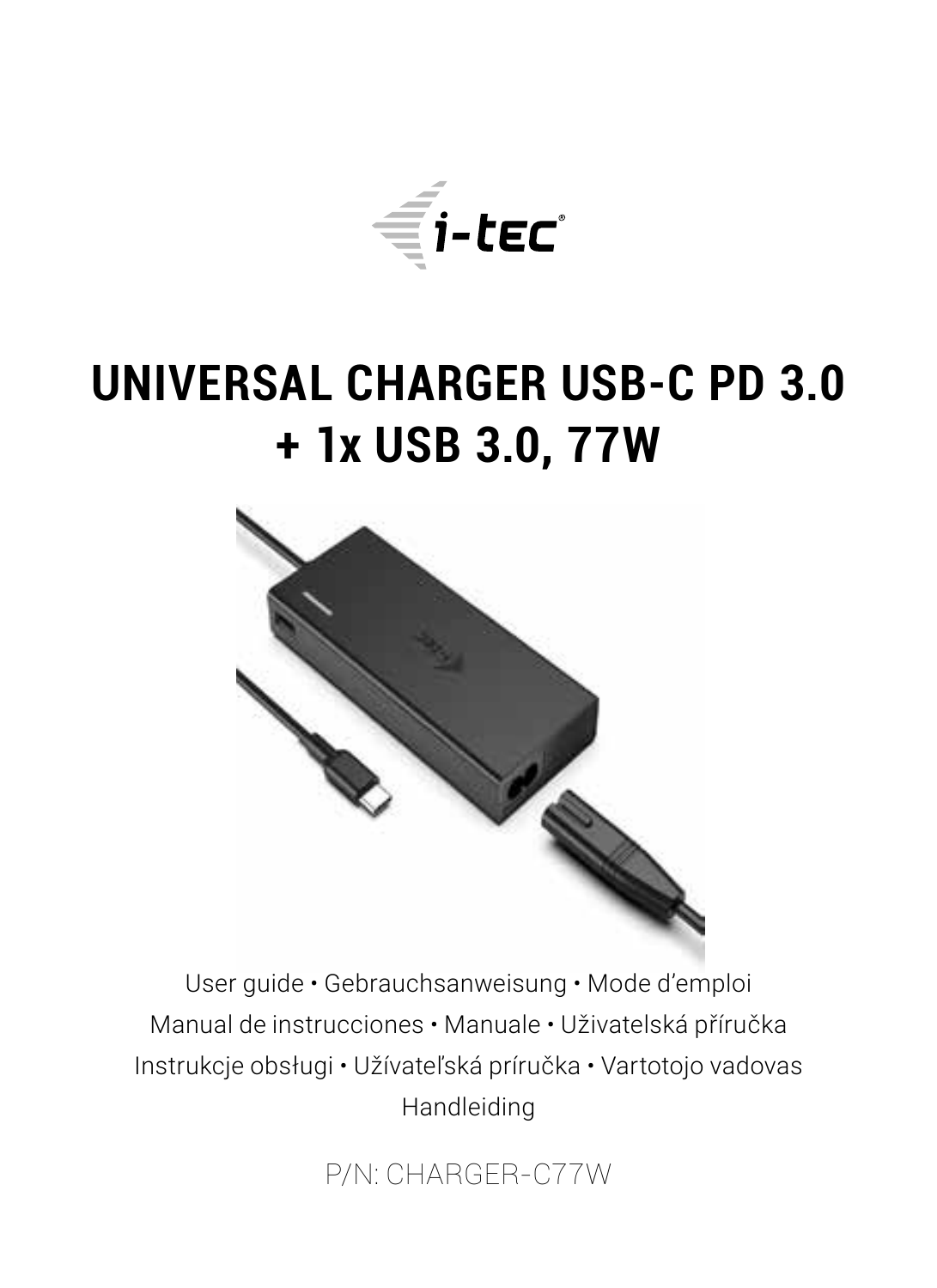**EN** Please read the entire instruction manual carefully. Detailed manual is available on our website **www.i-tec.cz/en/** in the tab "Manuals, drivers". In case of any issues, please contact our technical support at: **support@itecproduct.com**

**DE** Bitte lesen Sie das gesamte Handbuch sorgfältig durch. Die ausführliche Gebrauchsanweisung ist auch auf unserer Webseite www.i-tec.cz/de/ unter "Benutzerhandbücher, Treiber" bei diesem Produkt zu finden. Wenn Sie Probleme haben, kontaktieren Sie bitte unser Support-Team unter: **support@itecproduct.com**

**FR** Veuillez lire attentivement le manuel dans son intégralité. Un manuel détaillé est disponible sur notre site **www.i-tec.cz/fr/** sous l'onglet "Manuels, pilotes". Si vous avez des problèmes, veuillez contacter notre équipe support à **support@itecproduct.com**

**ES** Por favor, lea atentamente todo el manual. El manual detallado está disponible en nuestro sitio web, **www.i-tec.cz/es/** bajo la pestaña "Manuales y controladores" de este producto. Si tiene algún problema, póngase en contacto con nuestro equipo de soporte en **support@itecproduct.com**

**IT** Leggere attentamente tutto il Libretto d'uso. Il Libretto d'uso è a disposizione anche sulla scheda "Manuali e strumenti" del nostro sito web: **www.i-tec.cz/it/**. In caso di problemi rivolgersi al supporto tecnico: **support@itecproduct.com**

**CZ** Prosíme o pečlivé přečtení celého manuálu. Podrobný manuál je k dispozici na našem webu **www.i-tec.cz** v záložce "Manuály, ovladače" u tohoto produktu. V případě problémů se můžete obrátit na naši technickou podporu: **support@itecproduct.com**

**PL** Upewnij się, że uważnie przeczytałeś instrukcji obsługi. Szczegółowy podręcznik jest dostępny na naszej stronie internetowej

**www.i-tec.cz/pl/** w zakładce "Instrukcje, sterowniki". W razie jakichkolwiek problemów, skontaktuj się z naszym serwisem pod adresem: **support@itecproduct.com**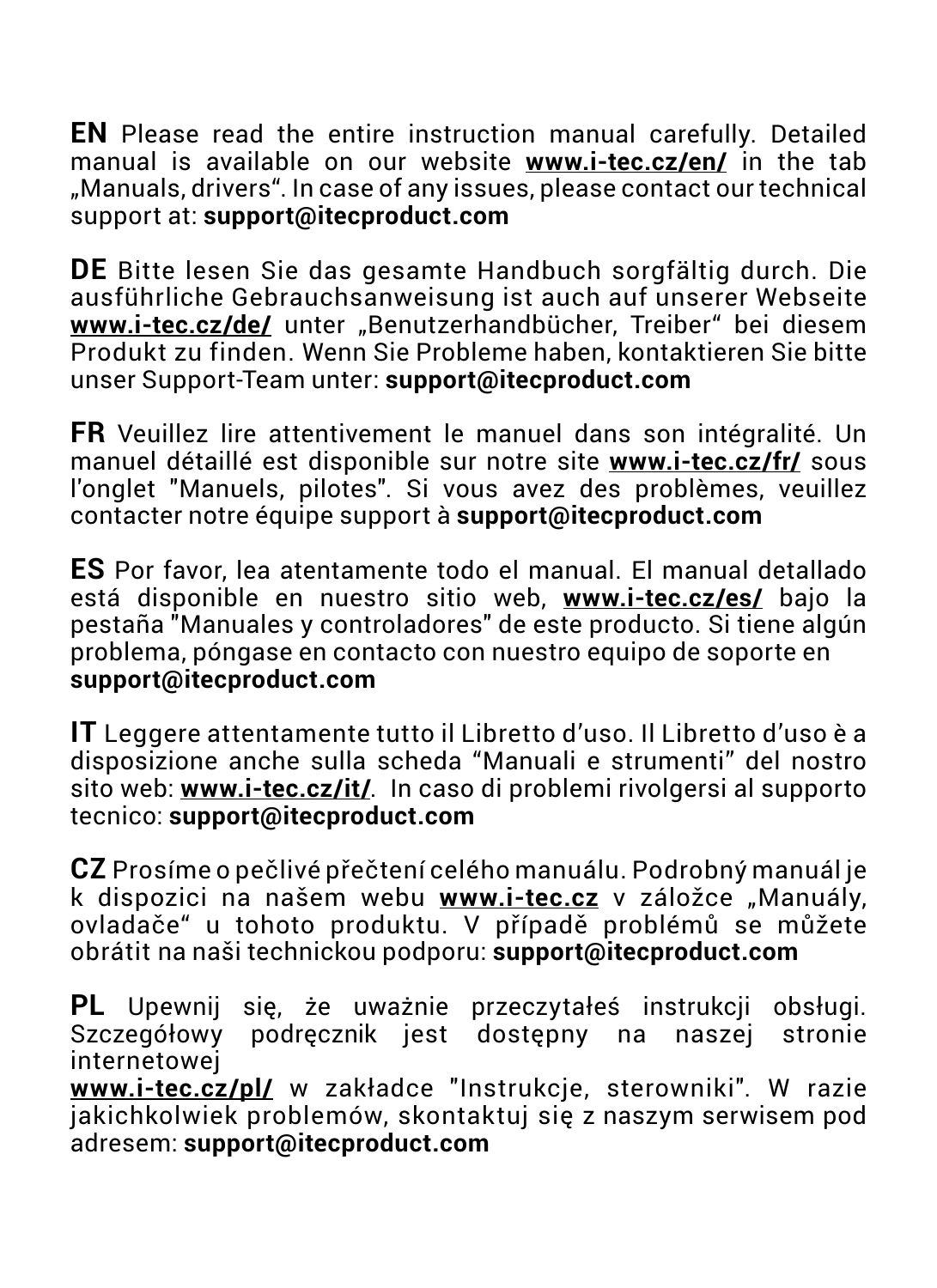**SK** Prosíme o dôkladné prečítanie celého manuálu. Podrobný manuál je k dispozícii tiež na našom webe www.i-tec.cz v záložke "Manuály, ovladače" pri tomto produkte. V prípade problémov sa môžete obrátiť na našu technickú podporu: **support@itecproduct.com**

**LT** Prašome įdėmiai perskaityti visą vadovą. Išsamų vadovą galite rasti mūsų svetainėje <u>**www.i-tec.cz/en/** ši</u>o produkto skyrelyje<br>"Manuals, drivers". Iškilus problemoms galite susisiekti su mūsų technine pagalba: **support@itecproduct.com**

**NL** Wij vragen u vriendelijk om de volledige handleiding zorgvuldig door te lezen. Een gedetailleerde handleiding van dit product is beschikbaar op onze website **www.i-tec.cz/nl/** onder het tabblad "Handleidingen en drivers". Mochten er zich problemen voordoen kunt u contact opnemen met ons supportcenter via **support@itecproduct.com.**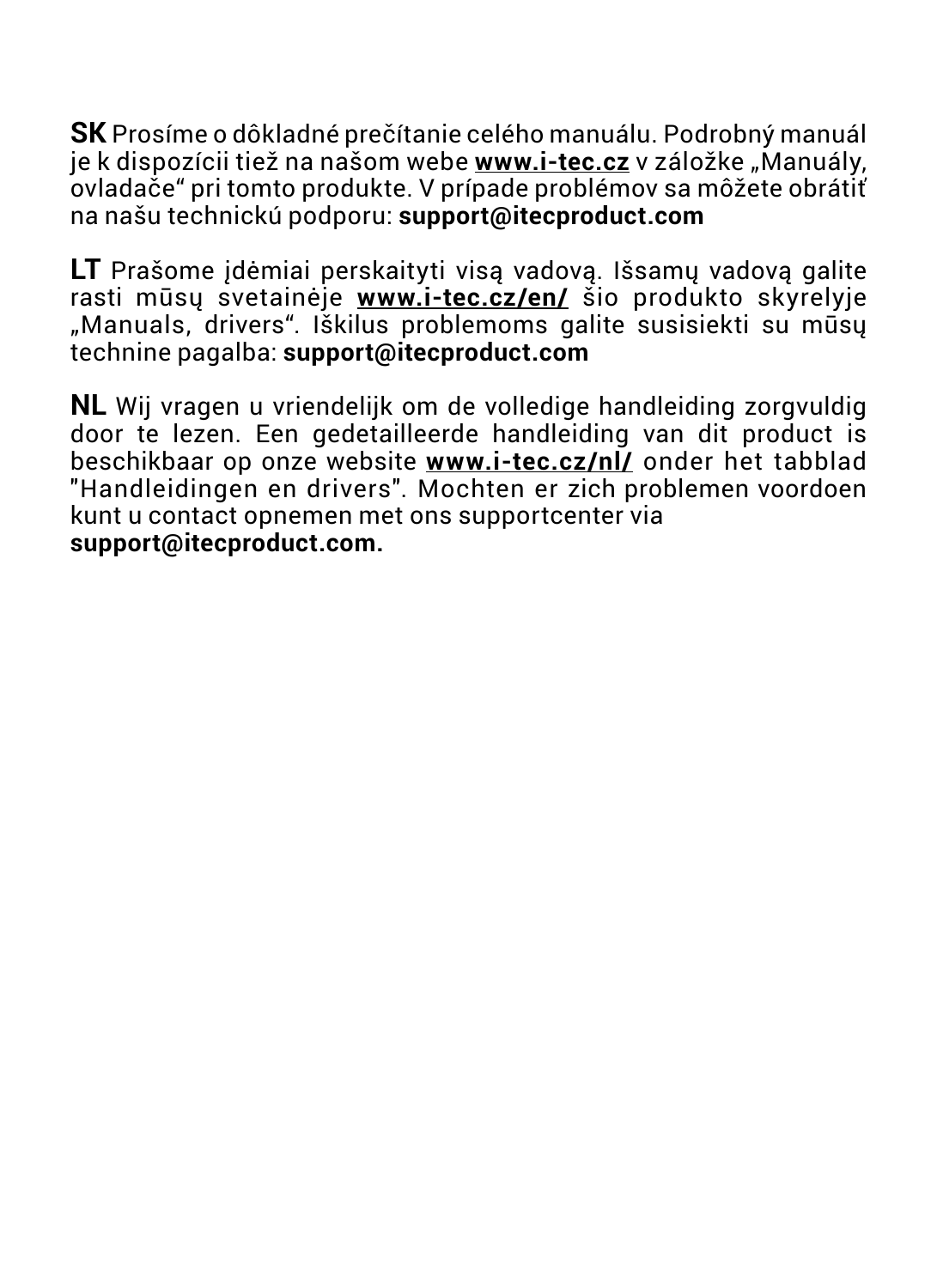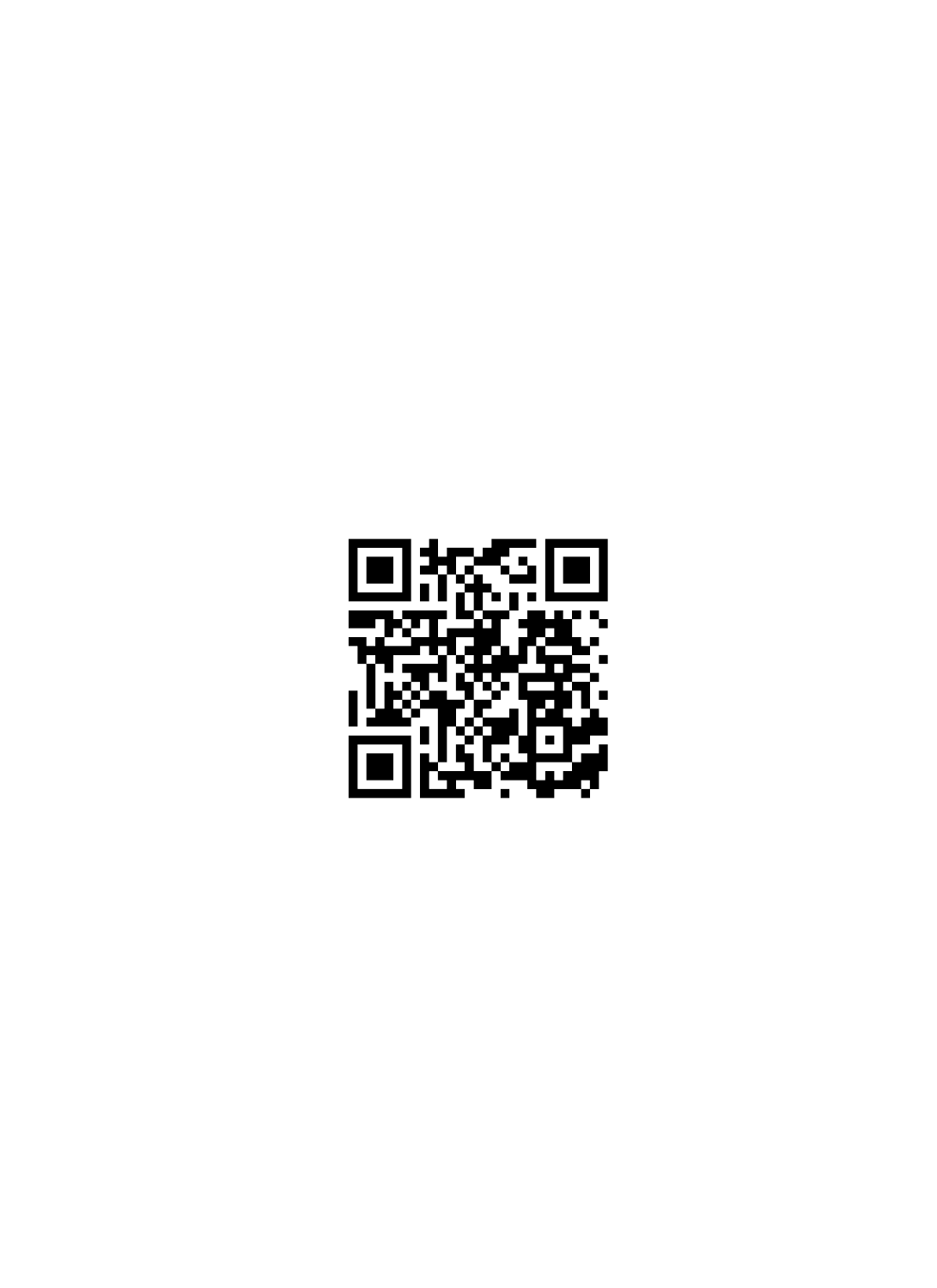# **UNIVERSAL CHARGER USB-C PD 3.0** + 1x USB 3.0, 77W

| Declaration of Conformity 28-29 |  |
|---------------------------------|--|
|                                 |  |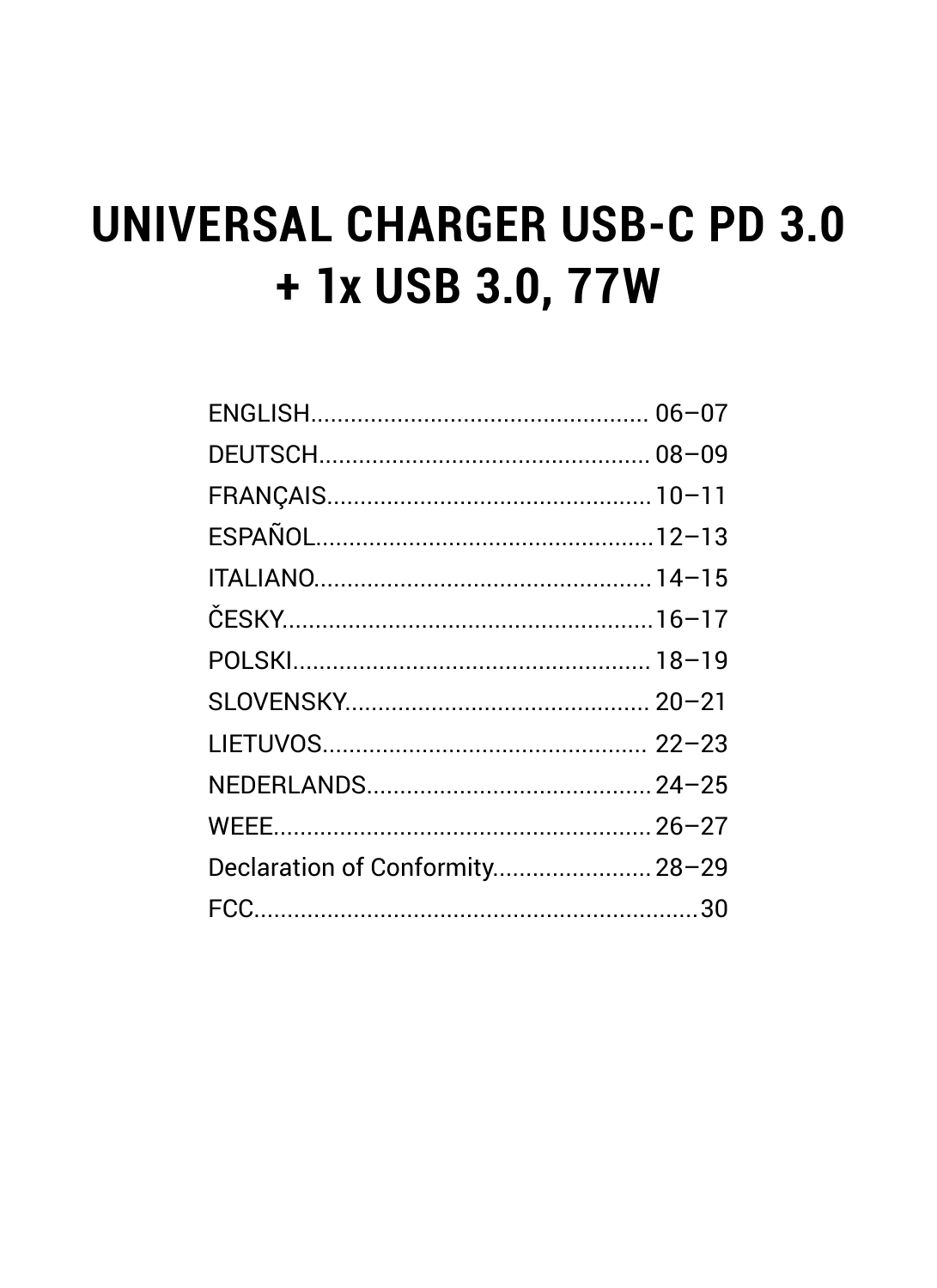### **SPECIFICATIONS**

- Input voltage AC 100-240.0V, 50-60.0 Hz
- Output power (max):  $77.0 W$ <br>• USB-C output voltage: DC 5
- USB-C output voltage: DC 5.0V / 9.0V / 12.0V / 15.0V / 20.0V
- $\cdot$  USB-C output current: max. 3.25 A
- USB-A output voltage: DC 5.0 V
- USB-A output current: max. 2.4 A
- Protection against: current overload, overvoltage, short circuit and overheating.
- Product dimensions: 130 x 55 x20 mm
- Product weight: 223 g

#### **USING THE POWER ADAPTER Connecting the universal adapter to the device:**

- **1.** Connect the adapter to the 110/230V mains, using the supplied cable.
- **2.** Then connect the USB-C cable to the USB-C power port of the charger.
- **3.** The LED indicator will illuminate and charging will begin.

*Note: When powering mobile phones and similar devices without a USB-C connector, you can use the USB-A port on the adapter. Power over the USB-A port is provided on the assumption that the given device supports it.*

### IMPORTANT SAFETY MEASURES:

- Do not pull the power supply cable from the mains socket by pulling the cable.
- Do not connect to or pull the power cord from the socket with wet hands.
- Do not connect the adapter if it is damaged (e.g. short circuit, burnt PVC case).
- Immediately disconnect the adapter from the mains socket should you smell burning.
- Do not disassemble this device or make modifications, as this could case a fire risk, injury or damage to personal property. Entrust all repairs to the manufacturer, i-tec Technologies s.r.o..
- Do not expose the adapter to direct sunlight, place it on heating elements, or on any other heat. Do not cover it with paper or any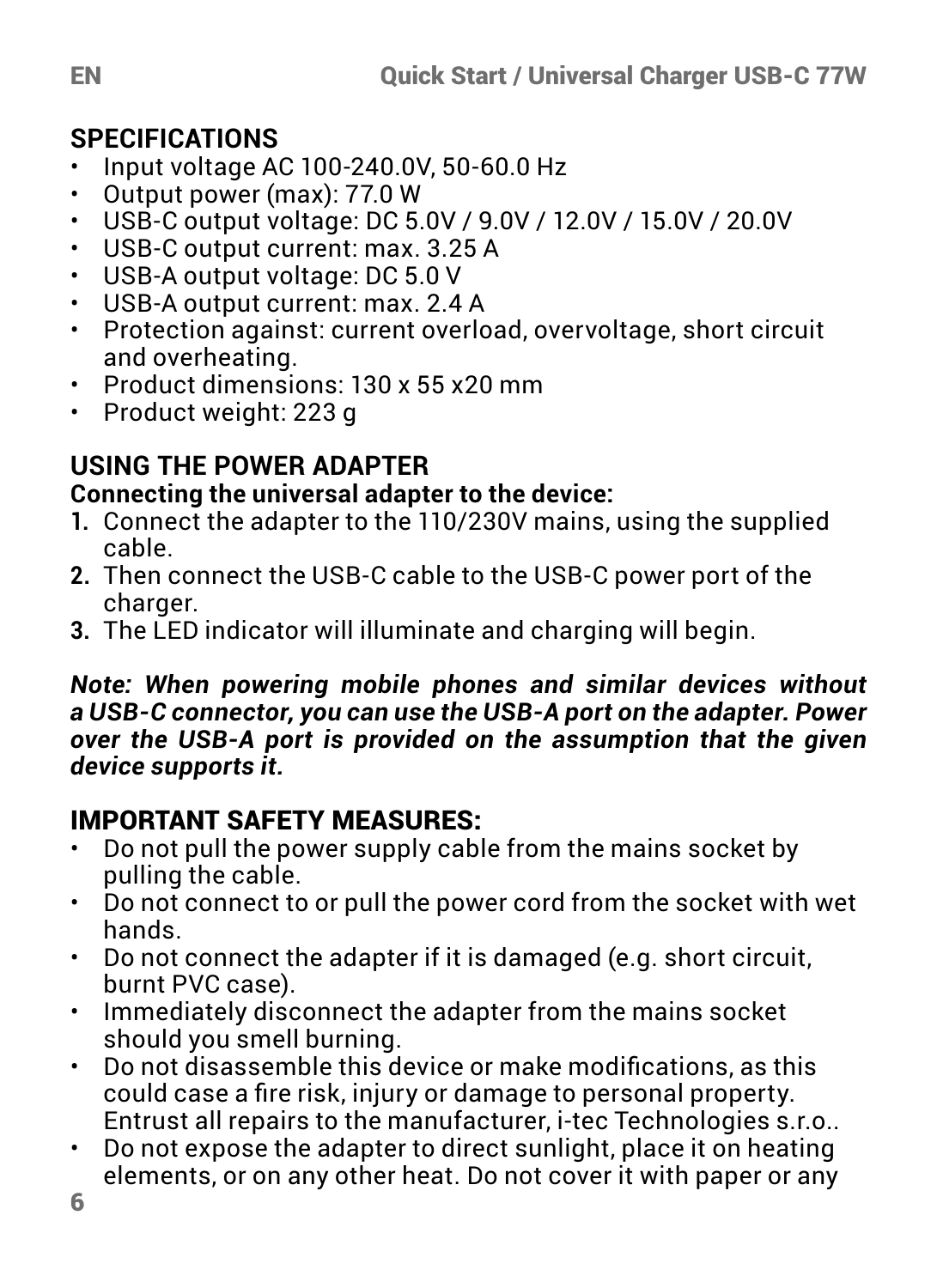other material that could influence air circulation.

- Do not use the adapter in an environment with a temperature below 0°C or higher than 40°C. Use in ventilated areas only.
- Do not place the adapter on heat-sensitive surfaces.
- Make sure your power supply provides the required voltage (V) and frequency (Hz).
- Do not use the adapter with damaged supply cord, cable or fuses.
- Keep away from children.
- Ensure the output voltage of the power adapter is suitable for your device.
- This power adapter supports output of up to 60W. Before use, please check the maximum input of your device.
- Disconnect the device from mains power if you do not use it for a prolonged period of time.

#### **WARRANTY**

A standard 24-month warranty is provided on this product. The warranty is void if the device is:

- exposed to liquid
- damaged by shock, fall, or by any other mechanical damage
- placed near fire
- visibly damaged by any unauthorized modification or improper handling
- has damaged cables
- used for powering of devices requiring input higher than the specified 77 W

## **FREQUENTLY ASKED QUESTIONS**

Available on our website **www.i-tec.cz/en** on the "FAQ" tab of this product.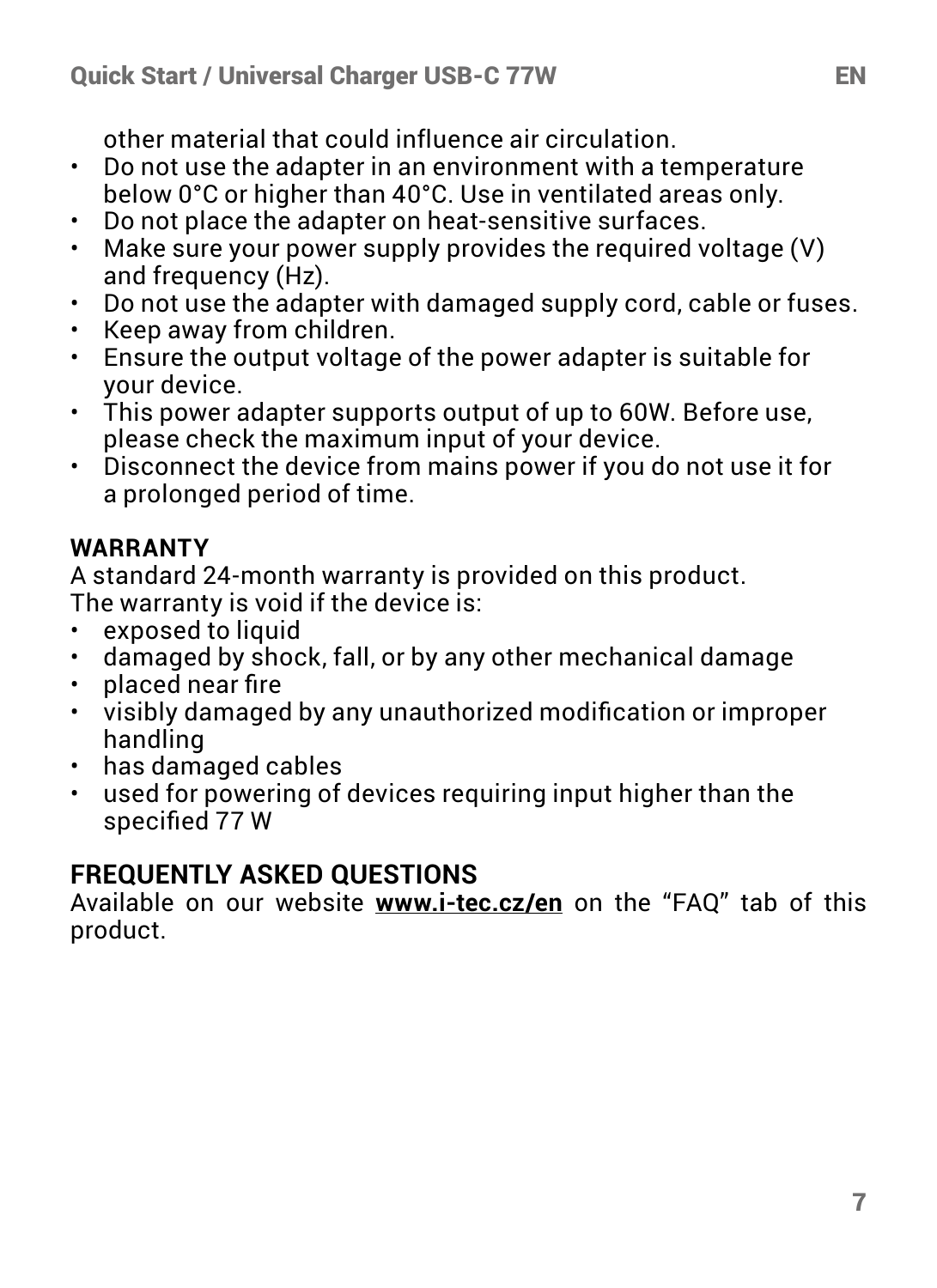#### **SPEZIFIKATIONEN**

- Eingangsspannung: AC 100-240.0V, 50-60.0Hz
- Ausgangsleistung (max.): 77.0W
- USB-C-Ausgangsspannung: DC 5.0V / 9.0V / 12.0V / 15.0V / 20.0V<br>• USB-C-Ausgangsstrom: maximal 3.25A
- USB-C-Ausgangsstrom: maximal 3.25A
- USB-A-Ausgangsspannung: DC 5.0V
- USB-A-Ausgangsstrom: max. 2.4A
- Schutz gegen: Stromüberlastung, Überspannung, Kurzschluss und Überhitzung
- Produktabmessungen: 130 x 55 x20 mm
- Produktgewicht:  $2\overline{2}3$  g

#### **VERWENDEN DES NETZADAPTERS Verbinden des Universaladapters mit dem Gerät:**

- **1.** Verbinden Sie den Adapter über ein Netzkabel mit einem 110 / 230V-Stromnetz.
- **2.** Schließen Sie dann das USB-C-Kabel an den USB-C-Stromanschluss des Ladegeräts an.
- **3.** Die LED leuchtet auf, um den Ladevorgang zu starten, der auf dem Ladegerät standardmäßig überprüft werden kann.

*Hinweis: Der USB-A-Anschluss des Adapters kann für die Stromversorgung von Mobiltelefonen und ähnlichen Geräten ohne USB-C-Anschluss verwendet werden. Die Stromversorgung über den USB-A-Anschluss ist funktionsfähig, sofern das Gerät dies unterstützt.*

## WICHTIGE SICHERHEITSVORKEHRUNGEN:

- Ziehen Sie das Netzkabel nicht aus der Steckdose.
- Schließen Sie das Netzkabel nicht an oder ziehen Sie es nicht aus der Steckdose mit nassen Händen.
- Schließen Sie den Adapter nicht an die Stromversorgung an, wenn feststeht, dass der Adapter beschädigt ist (z. B. ein Kurzschluß, ein verbrannter PVC-Mantel).
- Falls Sie Rauch oder Brandgeruch während des Gebrauchs wahrnehmen, entfernen Sie den Adapter sofort aus der Steckdose
- Zerlegen Sie das Gerät nicht und versuchen Sie nicht, es zu verändern - Brand-, Verletzungs- oder Sachschäden können die Folge sein. Überlassen Sie alle Reparaturen dem Hersteller (i-tec Technologies s.r.o.)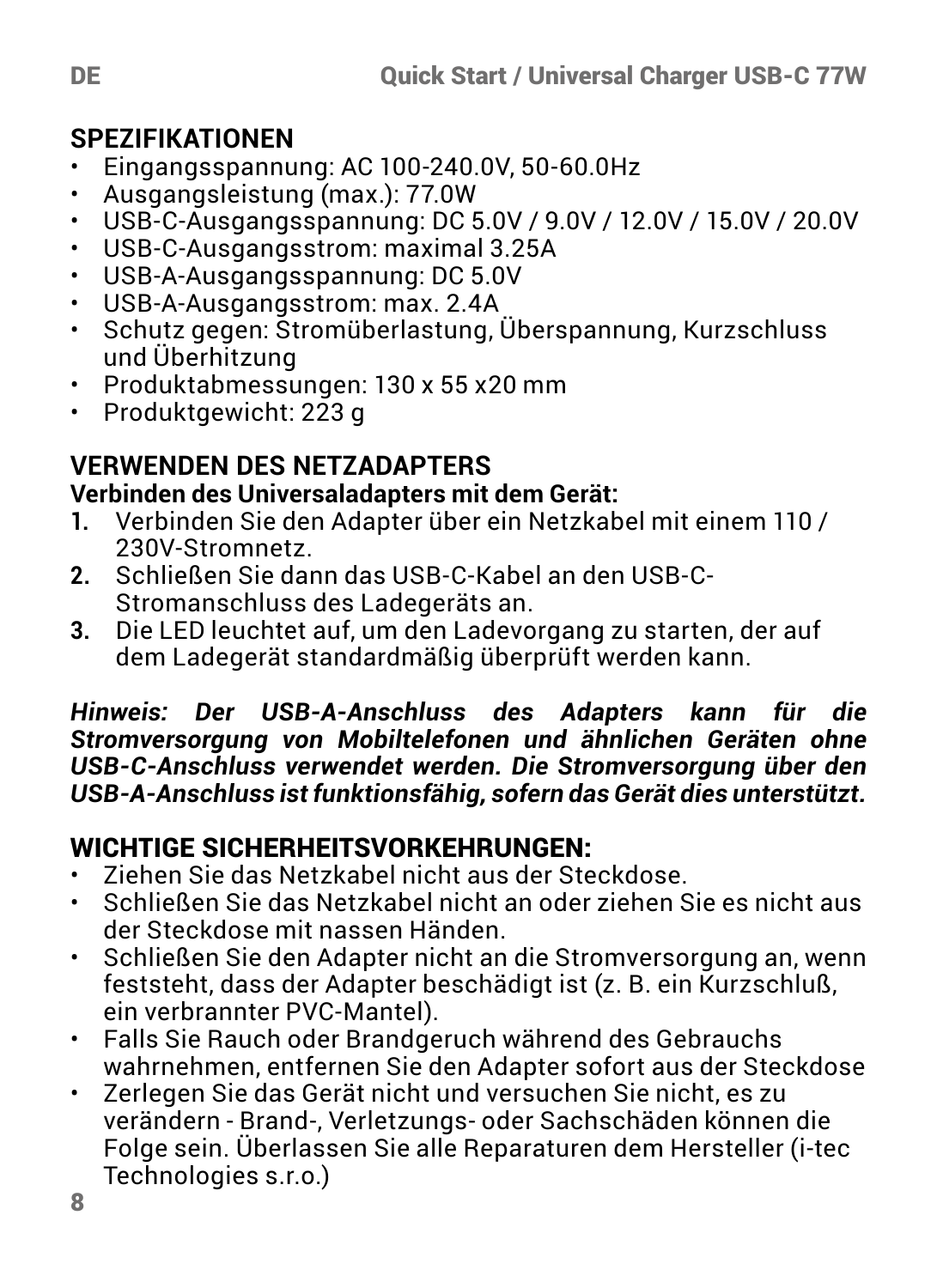- Setzen Sie es keiner direkten Sonneneinstrahlung aus, stellen Sie es nicht auf die Heizung oder eine andere Wärmequelle. Nicht mit Papier oder anderem Material abdecken, um Luft zirkulieren zu lassen.
- Verwenden Sie den Adapter nicht in Umgebungen, in denen die Temperatur unter 0°C und über 40°C liegt. An belüfteten Orten verwenden.
- Stellen Sie den Adapter nicht an Orten auf, die wärmeempfindlich sind.
- Stellen Sie sicher, dass Ihr Netzteil die richtige Spannung (V) und die korrekte Frequenz (Hz) liefert.
- Verwenden Sie den Adapter nicht mit beschädigten Kabeln oder Sicherungen.
- Darf nicht in die Hände von Kindern gelangen.
- Stellen Sie sicher, dass die Ausgangsspannung dieses Netzteils Ihrem Gerät entpricht.
- Trennen Sie Ihr Gerät vom Stromnetz, wenn Sie es längere Zeit nicht benutzen.

### **GARANTIE**

Auf das Produkt wird eine 24-monatige Garantie gewährt.

Die Garantie erlischt unter folgenden Voraussetzungen:

- Das Gerät kommt in Berührung mit Flüssigkeiten.
- Das Gerät wird durch einen Schlag , Fallenlassen oder eine andere mechanische Einwirkung beschädigt.
- Das Gerät wird in der Nähe von Feuer oder anderen Wärmequellen aufgestellt.
- Das Gerät wurde geöffnet.
- Sonstige sichtbare Schäden vorliegen.
- Unsachgemäße Handhabung.
- Das Kabel ist beschädigt.

**HÄUFIG GESTELLTE FRAGEN** – Verfügbar auf unserer Webseite **www.i-tec.cz/de** auf der Registerkarte "FAQ" dieses Produkts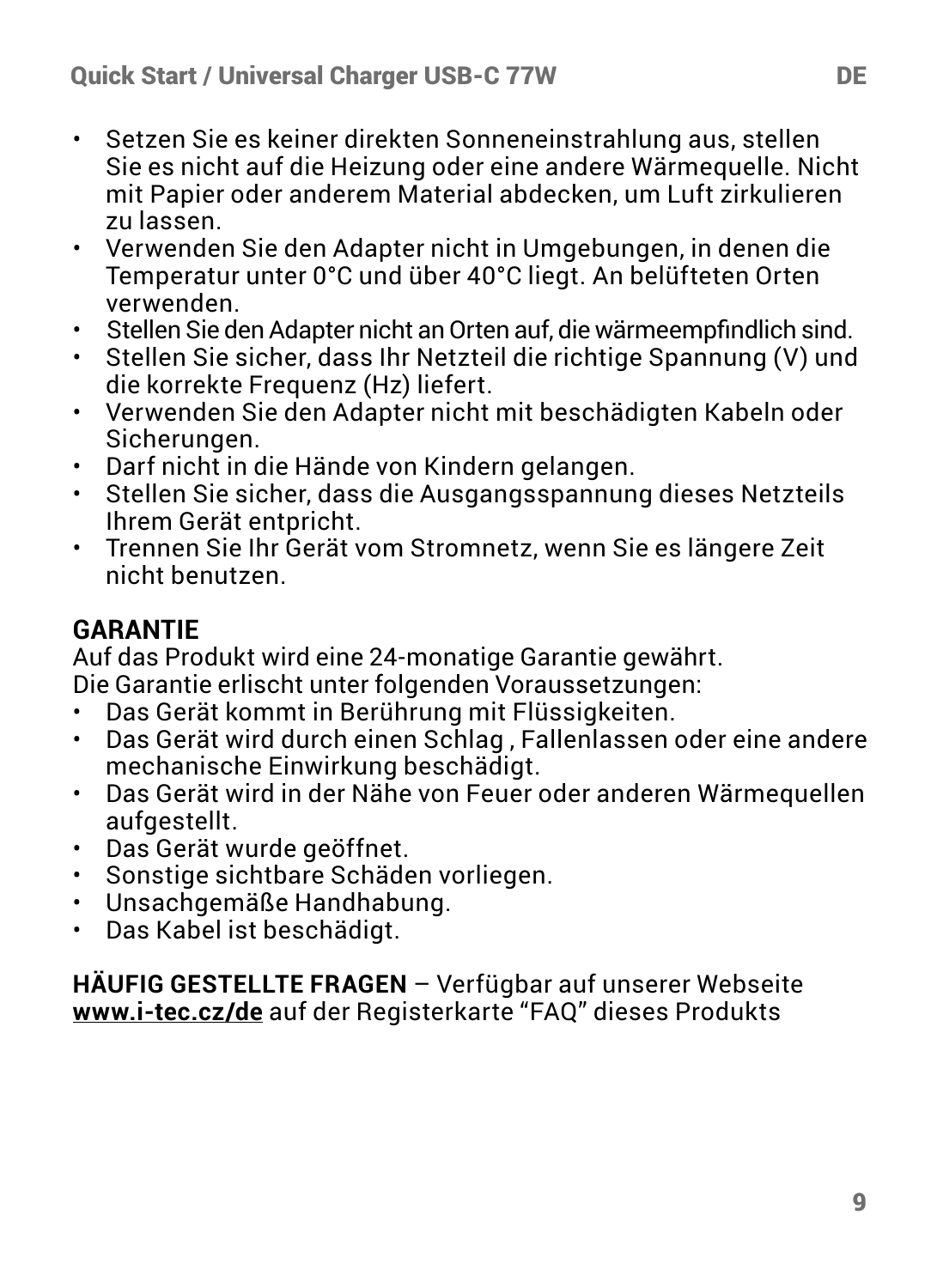# SPÉCIFICATIONS

- $\cdot$  Tension d'entrée AC 100-240.0V, 50-60.0Hz
- Puissance de sortie (max.): 77.0W<br>• Topsion de sortie USB-C: DC 5.0V
- Tension de sortie USB-C: DC 5.0V / 9.0V / 12.0V / 15.0V / 20.0V
- Courant de sortie USB-C: max 3.25A
- Tension de sortie USB-A: DC 5.0V
- Courant de sortie USB-A: 2.4 A max
- Protection contre les surcharges de courant, les surtensions, les courts-circuits et les surchauffes.
- Dimensions du produit: 130 x 55 x20 mm
- Poids du produit: 223 g

## UTILISATION DE L'ADAPTATEUR DE PUISSANCE

**Connexion personnalisée de l'adaptateur universel au périphérique:**

- **1.** Connectez l'adaptateur au réseau 110 / 230V à l'aide du cordon d'alimentation.
- **2.** Connectez ensuite le câble USB-C au port d'alimentation USB-C du chargeur.
- **3.** La LED commence à s'allumer afin de signifier la charge, qui peut être vérifiée de manière standard sur le chargeur.

*Remarque: Veuillez toujours utiliser le port USB-A de l'adaptateur pour alimenter les téléphones portables et appareils similaires ne possédant pas de connecteur USB-C. La mise sous tension du port USB-A est fonctionnelle à condition que le périphérique le supporte.*

# MESURES DE SÉCURITÉ IMPORTANTES:

- Ne débranchez pas le cordon d'alimentation de la prise murale.
- Ne branchez pas ou ne débranchez pas le cordon d'alimentation de la prise avec des mains humides.
- Ne connectez pas l'adaptateur à l'alimentation électrique si vous trouvez qu'il est endommagé (par exemple, court-circuit, gaine PVC brûlée).
- Retirez immédiatement l'adaptateur de la prise électrique si vous sentez une sensation de brûlure.
- Ne démontez pas cet appareil, n'essayez pas de le modifier de quelque façon - il existe un risque d'incendie, de blessure ou de détérioration des biens personnels. Confiez toutes les réparations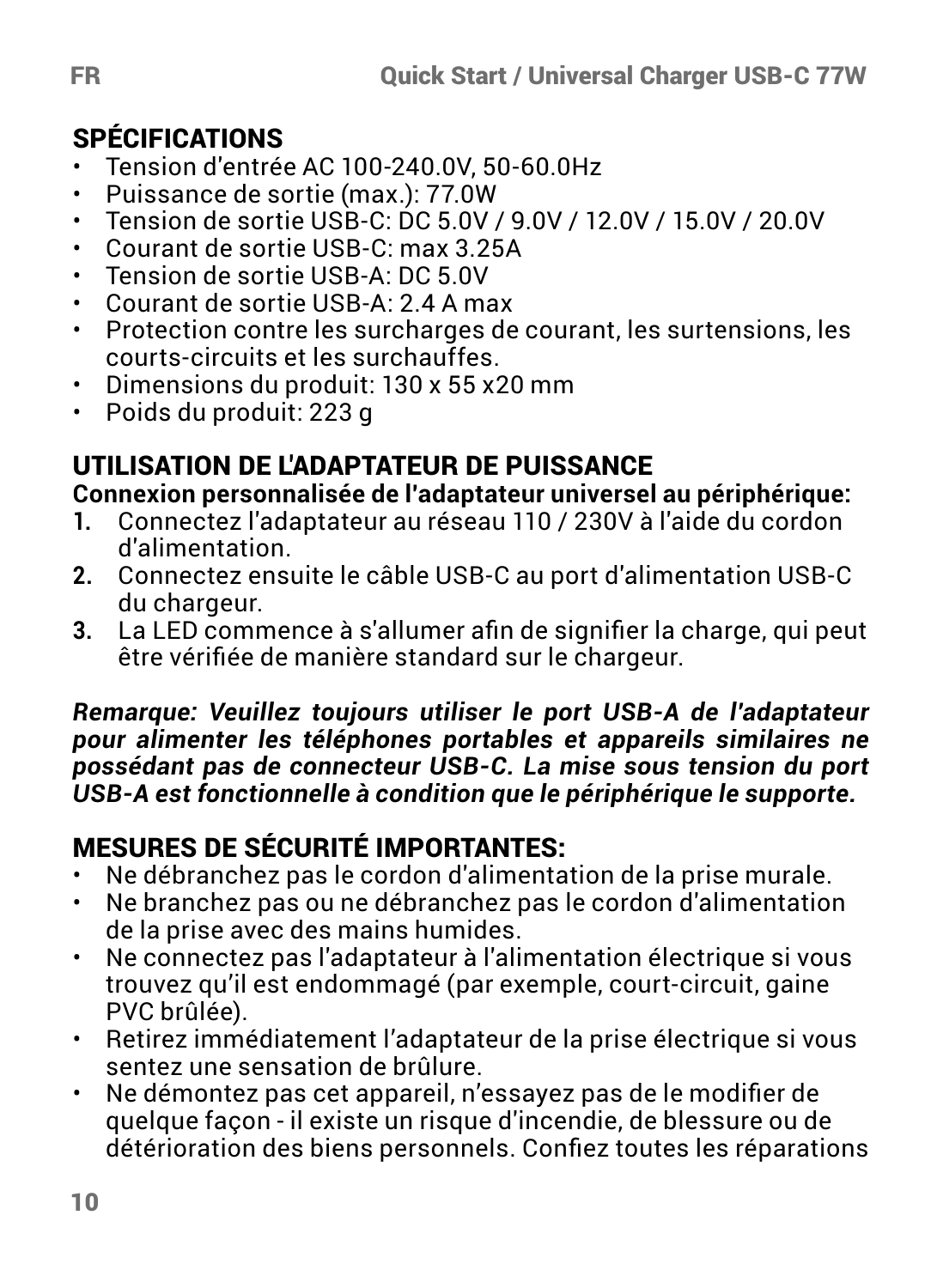au fabricant (i-tec Technologies s.r.o.)

- Ne pas exposer à la lumière directe du soleil, ne pas placer sur le radiateur, le soleil ou une autre source de chaleur. Ne pas recouvrir avec du papier ou d'autres matériaux afin de permettre à l'air de circuler.
- Ne pas utiliser dans un environnement où la température est inférieure à 0 °C et supérieure à 40 °C. Utiliser dans des zones ventilées.
- Ne placez pas l'adaptateur dans des endroits sensibles à la chaleur.
- Assurez-vous que votre alimentation électrique fournit la tension correcte (V) et la fréquence correcte (Hz).
- N'utilisez pas l'adaptateur avec un câble d'alimentation, des câbles de sortie ou des fusibles endommagés.
- Tenir hors de portée des enfants.
- Assurez-vous que la tension de sortie de cet adaptateur secteur est la même que celle de votre appareil.
- Déconnectez l'appareil du réseau si vous ne l'utilisez pas sur une longue période

# **GARANTIE**

Une garantie de 24 mois est fournie sur le produit. Le produit ne sera pas garanti si l'appareil:

- endommagé par un liquide
- endommagé par un choc violent, une chute ou tout autre dommage mécanique
- placé près du feu
- visiblement endommagé par une mauvaise manipulation
- à un câblage endommagé

# RÉPONSES AUX QUESTIONS FRÉQUEMMENT POSÉES

À votre disposition sur notre page web **www.i-tec.cz/fr**, où se trouvent sous l'onglet de « FAQ » qui correspondent au respectif produit.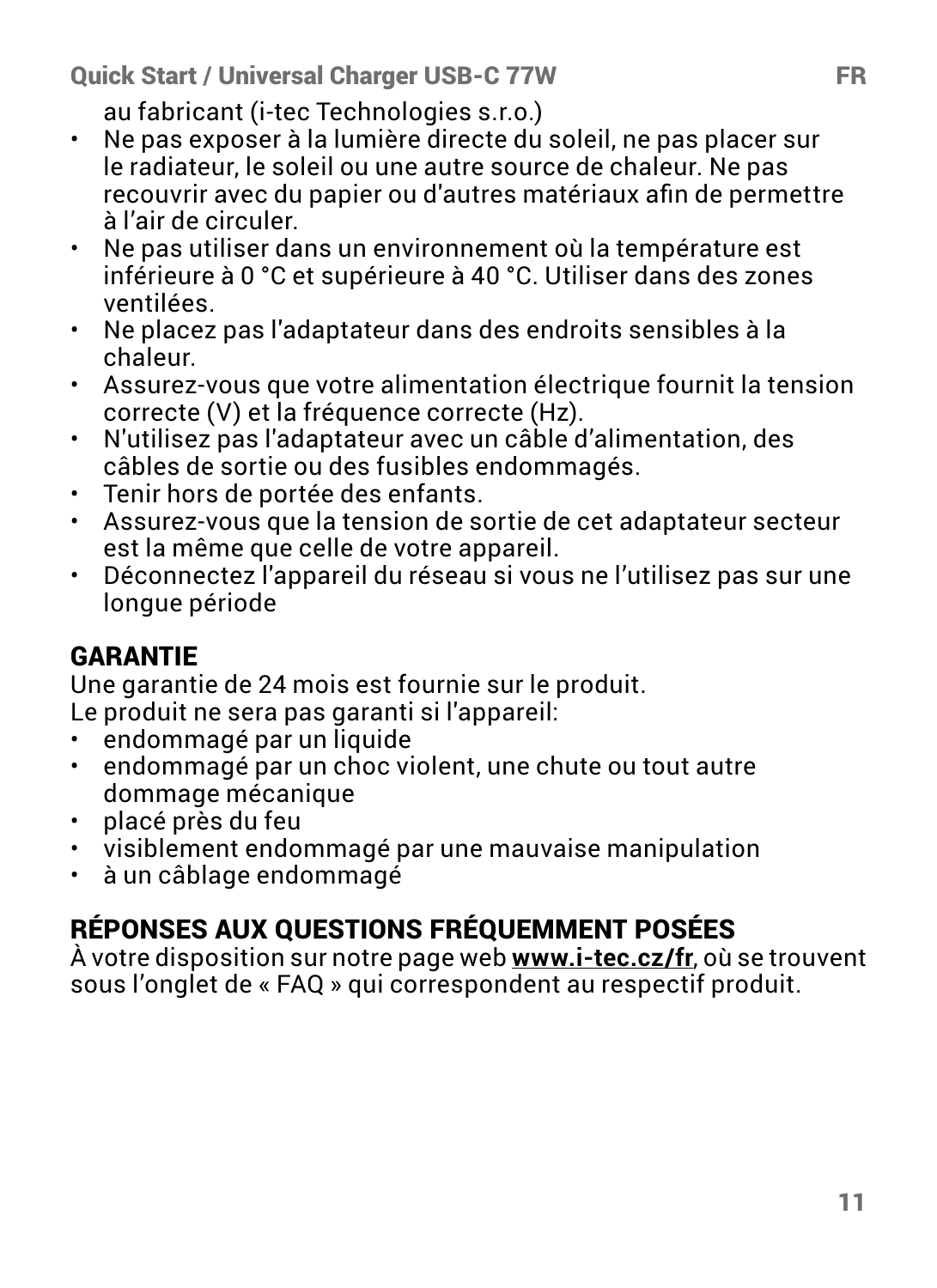#### ESPECIFICACIONES

- Voltaje de entrada AC 100-240.0V, 50-60.0Hz<br>• Potopoja de salida (máx): 77.0W
- Potencia de salida (máx.): 77.0W
- Voltaje de salida del USB-C: DC 5.0V / 9.0V / 12.0V / 15.0V / 20.0V
- Corriente de salida USB-C: máximo 3,25A
- Voltaje de salida USB-A: DC 5.0V
- Corriente de salida USB-A: 2.4 A máx.
- Protección contra sobrecarga de corriente, sobretensión, cortocircuito y sobrecalentamiento.
- Dimensiones del producto: 130 x 55 x20 mm
- Peso del producto: 223 g

# USO DEL ADAPTADOR DE ALIMENTACIÓN

# **Conexiones del adaptador universal al dispositivo:**

- **1.** Conecte el adaptador a la red 110/230V con un cable de alimentación.
- **2.** Luego, conecte el cable USB-C al puerto de alimentación USB-C del cargador.
- **3.** El LED se enciende para iniciar la carga, que se puede verificar de manera estándar en el dispositivo de carga.

*Nota: El puerto USB-A en el adaptador se puede usar para alimentar móviles y dispositivos similares sin un conector USB-C. La alimentación a través del puerto USB-A funciona siempre cuando el dispositivo conectado lo admita.*

### PRECAUCIONES DE SEGURIDAD IMPORTANTES:

- No desconecte el cable de alimentación de la toma de corriente.
- No conecte ni tire del cable de alimentación en la toma de corriente con las manos mojadas.
- No conecte el adaptador a la fuente de alimentación cuando detecte que el adaptador está dañado (p. Ej., Cortocircuito, chaleco de PVC quemado).
- Extraiga inmediatamente del enchufe si siente una quemadura.
- No desarme este dispositivo, intente modificarlo de todos modos, existe el riesgo de incendio, lesiones o daños a la propiedad personal. Haga que todas las reparaciones se confíen al fabricante (i-tec Technologies s.r.o.)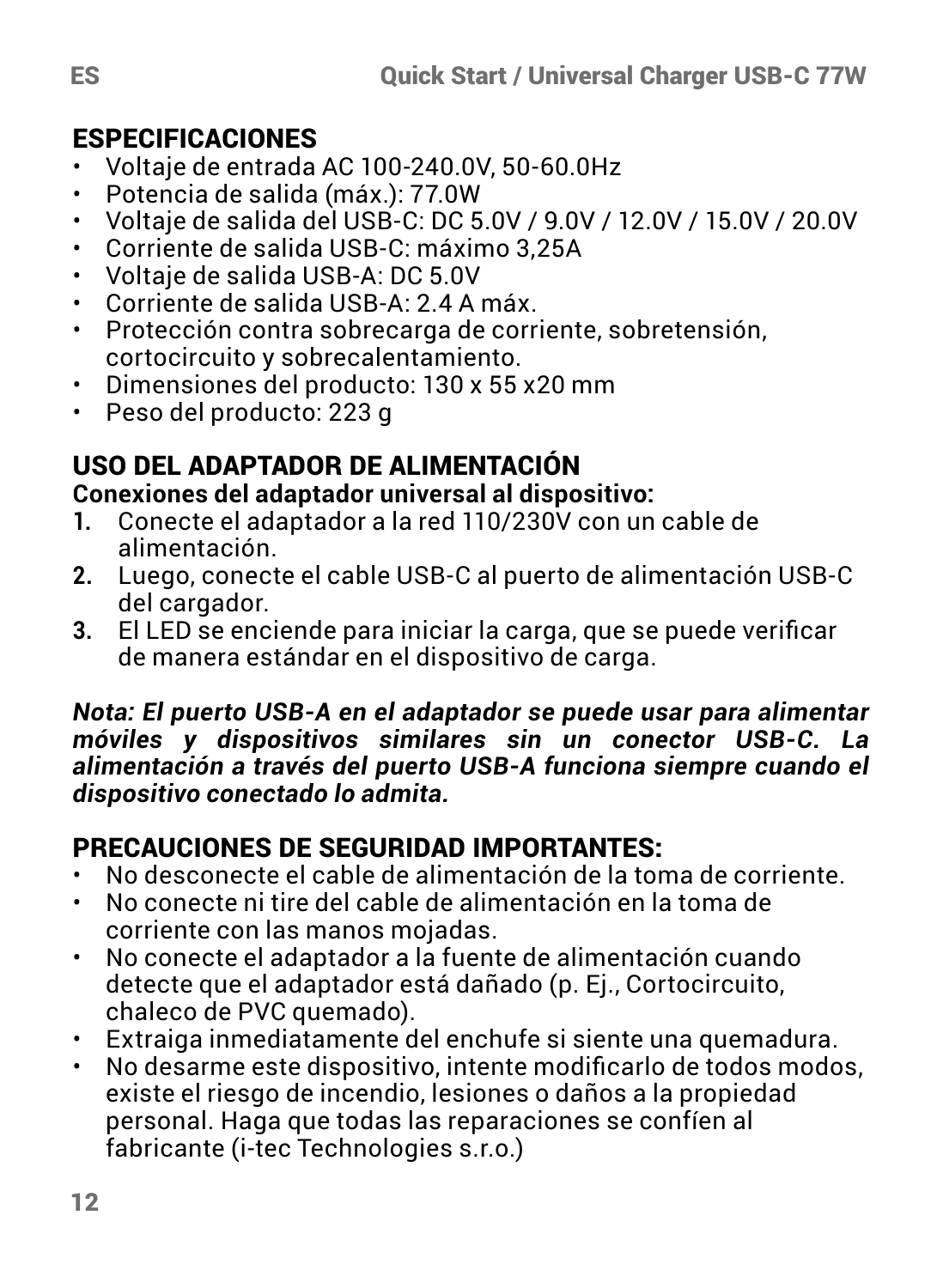- No lo exponga a la luz solar directa, no lo coloque sobre la calefacción u otra fuente de calor. No cubra con papel u otro material para hacer circular el aire.
- No lo utilice en un entorno donde la temperatura sea inferior a 0°C y superior a 40 ° C. Use en áreas ventiladas.
- No coloque el adaptador en lugares que sean sensibles al calor.
- Asegúrese de que su fuente de alimentación suministre el voltaje correcto (V) y la frecuencia correcta (Hz).
- No use el adaptador con cables, entradas o fusibles dañados.
- Mantener fuera del alcance de los niños.
- Asegúrese de que el voltaje de salida de este adaptador de alimentación sea el mismo para su dispositivo.
- Desconecte el dispositivo de la red cuando no lo use por un tiempo prolongado.

# GARANTÍA

Se proporciona una garantía de 24 meses en el producto. El producto no estará garantizado si el dispositivo está:

- golpeado por líquido
- dañado por un golpe fuerte, impacto, caída o daños mecánicos de otra manera
- colocado cerca del fuego
- visiblemente dañado por un manejo inadecuado o manipulación incorrecto
- ha dañado los cables

### **PREGUNTAS FRECUENTES**

Disponible en nuestra página web **www.i-tec.cz/es/**, en la pestaña "FAQ" de este producto.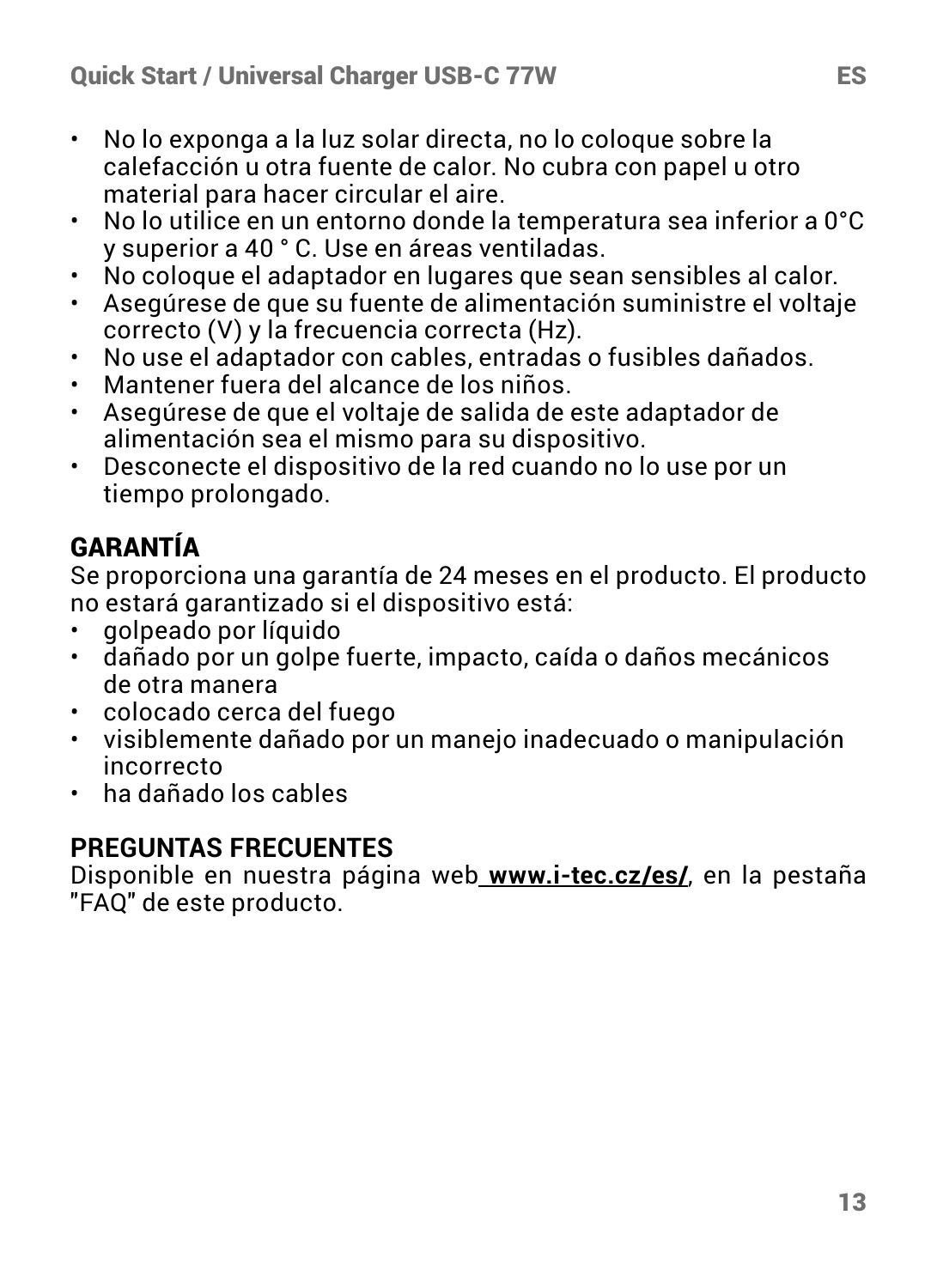## SPECIFICAZIONI TECNICHE

- $\cdot$  Tensione d'ingresso AC 100-240.0 V, 50-60.0 Hz<br> $\cdot$  Potenza d'useita (mass.): 77.0 W
- Potenza d'uscita (mass.): 77.0 W
- $\cdot$  Tensioni d'uscita porta USB-C: DC 5.0 V / 9.0 V / 12.0 V / 15.0 V / 20.0 V
- Corrente d'uscita porta USB-C: mass. 3.25 A
- Tensione d'uscita porta USB-A: DC 5.0 V
- Corrente d'uscita porta USB-A: mass. 2.4 A
- Protezioni installate: sovracarico, sovratensione, surriscaldamento e corto circuito.
- Dimensioni prodotto: 130 x 55 x20 mm
- Peso prodotto: 223 g

## USO DELL'ADATTATORE DI ALIMENTAZIONE

#### **Collegamento dell'adattatore universale al dispositivo da alimentare:**

- **1.** Collegare l'adattatore alla rete 110/230 V tramite il cavo di alimentazione.
- **2.** Quindi collegare il cavo USB-C alla porta di alimentazione USB-C del caricabatterie.
- **3.** L'indicatore LED si accende segnalando la ricarica in corso che può essere controllata in modo standard sul dispositivo ricaricato.

*Nota: Per alimentare i cellulari o altri dispositivi simili non dotati di connettore USB-C usare la porta USB-A dell'adattatore. L'alimentazione attraverso la porta USB-A funziona a condizione che essa è supportata dal determinato dispositivo.*

# PROVVEDIMENTI DI SICUREZZA IMPORTANTI:

- Non staccare la spina dalla presa elettrica tirando il cavo con forza.
- Non inserire e non staccare il cavo di alimentazione dalla presa elettrica con mani bagnate.
- Non collegare l'adattatore alla rete elettrica se accadono danneggiamenti dell'adattatore (ad es. cortocircuito, guaina in PVC danneggiata o bruciata).
- Staccare immediatamente l'adattatore dalla rete elettrica se se sente l'odore di bruciato.
- Non tentare di smontare né di modificare l'adattatore per evitare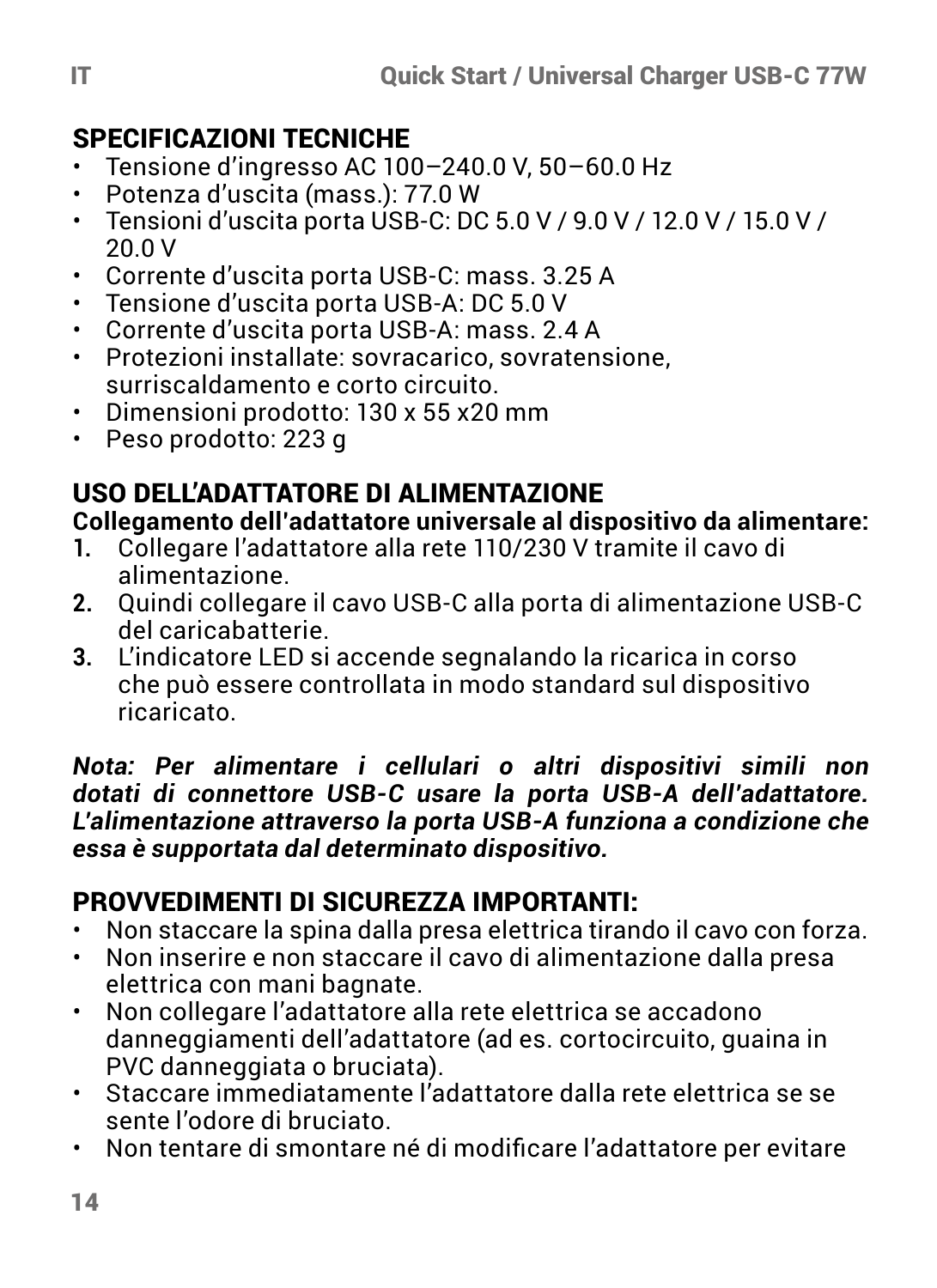incendi o danni biologici o materiali. Per ogni riparazione rivolgersi al produttore (i-tec Technologies s.r.o.).

- Non esporre l'adattatore ai raggi solari, non posarlo su corpi scaldanti né su altre fonti di calore e non coprirlo con carte né con un altro materiale per non bloccare il ricircolo dell'aria.
- Non usare l'adattatore nell'ambiente a temperatura inferiore allo 0 °C o superiore a 40 °C. Usare l'adattatore soltanto in luoghi ventilati.
- Non posare l'adattatore nei luoghi sensibili al calore.
- Sincerarsi se la fonte dell'energia elettrica fornisce la tensione corretta (V) e la frequenza corretta (Hz).
- Non usare l'adattatore con cavi d'ingresso o di uscita danneggiati o con meccanismi di protezione disattivati.
- Tenere fuori dalla portata dei bambini.
- Verificare se la tensione d'uscita dell'adattatore corrisponde alla tensione dei dispositivi connessi.
- Staccare l'adattatore dalla rete se non sarà usato per un periodo di tempo prolungato.

## GARANZIA

Il periodo di garanzia standard applicato a questo adattatore è di 24 mesi. La garanzia non sarà riconosciuta se l'adattatore:

- verrà a contatto con liquidi
- sarà danneggiato a causa di colpi, urti o cadute violenti, oppure in un altro modo meccanico
- sarà posizionato vicino alle fonti di calore
- sarà danneggiato a causa di un intervento o di un uso imprevisti
- sarà collegato con cavi danneggiati.

**DOMANDE FREQUENTI:** Si veda la scheda "FAQ" di questo prodotto sulle nostre pagine web **www.i-tec.cz/it**.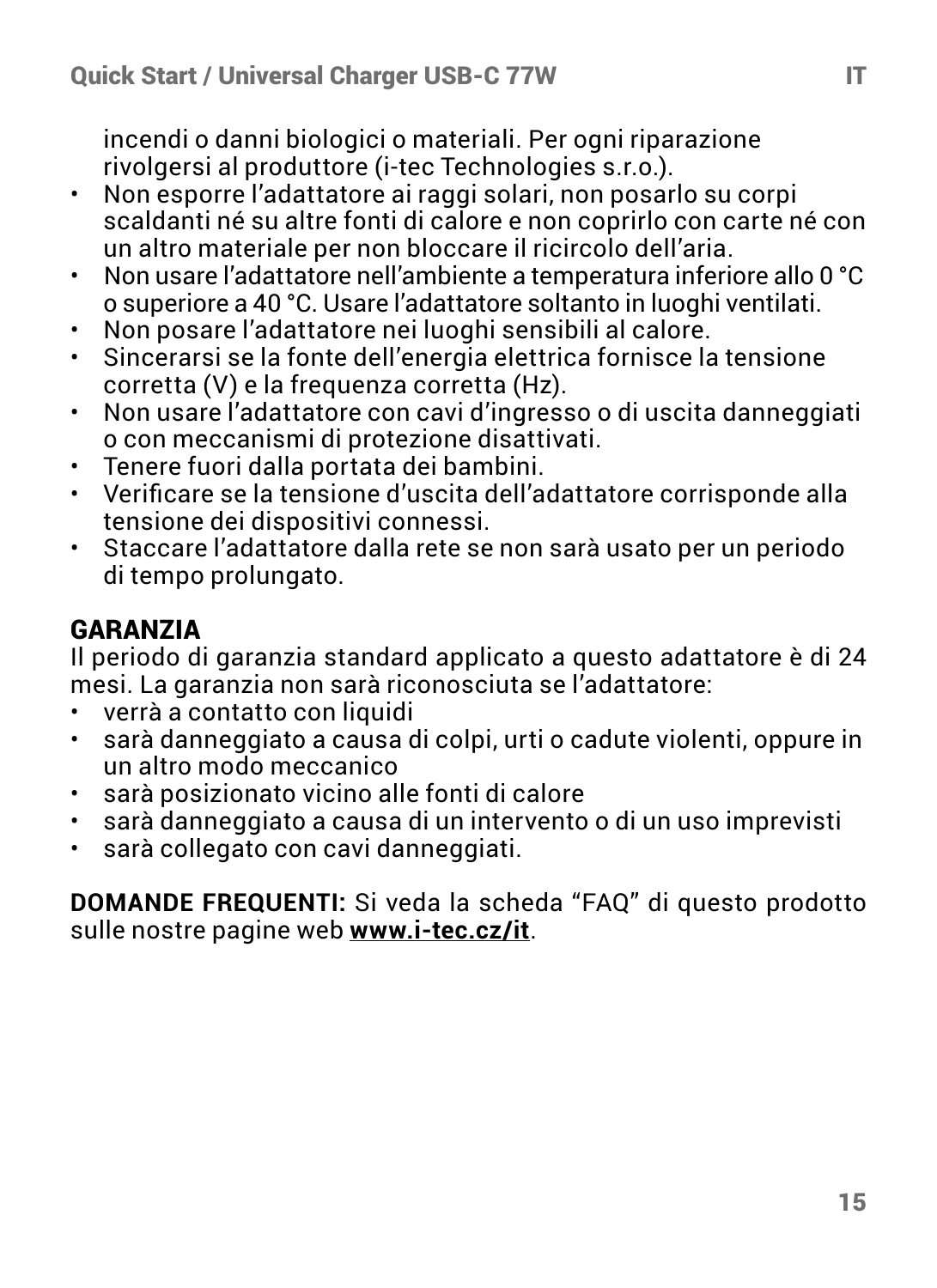### SPECIFIKACE

- $\cdot$  Vstupní napětí AC 100-240.0V, 50-60.0Hz
- Výstupní výkon (max.): 77.0W<br>• Výstupní napětí USB-C: DC 5.0
- Výstupní napětí USB-C: DC 5.0V / 9.0V / 12.0V / 15.0V / 20.0V
- Výstupní proud USB-C: max. 3.25A
- Výstupní napětí USB-A: DC 5.0V
- Výstupní proud USB-A: max. 2.4A
- Ochrana proti: proudovému přetížení, přepětí, zkratu a přehřátí.
- Rozměry produktu: 130 x 55 x20 mm
- Hmotnost produktu: 223 g

# POUŽITÍ NAPÁJECÍHO ADAPTÉRU

# **Vlastní připojení univerzálního adaptéru k zařízení:**

- **1.** Adaptér připojte do sítě 110/230V pomocí síťového kabelu.
- **2.** Poté připojte USB-C kabel do napájecího USB-C portu nabíjeného zařízení.
- **3.** LED indikátor začne svítit a zahájí se nabíjení, které lze kontrolovat standardním způsobem na nabíjeném zařízení.

*Poznámka: Pro napájení mobilních telefonů a podobných zařízení bez USB-C konektoru lze využít USB-A port na adaptéru. Napájení přes USB-A port je funkční za předpokladu, že jej dané zařízení podporuje.*

# DŮLEŽITÁ BEZPEČNOSTNÍ OPATŘENÍ:<br>• Nevytabujte síťovou šňůru ze zásuvky

- Nevytahujte síťovou šňůru ze zásuvky za kabel.
- Nepřipojujte a nevytahujte síťovou šňůru do zásuvky vlhkými rukami.
- Nepřipojujte adaptér do elektrické sítě při zjištění, že je adaptér poškozen (např. zkrat, spálený PVC obal).
- Okamžitě vytáhněte z elektrické sítě, jestliže ucítíte spáleninu.
- Nerozebírejte toto zařízení, nepokoušejte se jej jakkoli upravovat - hrozí nebezpečí požáru, poranění nebo poškození osobního majetku. Veškeré opravy svěřte výrobci (i-tec Technologies s.r.o.)
- Nevystavujte přímému slunci, nepokládejte jej na topení popř. jiný zdroj tepla. Nezakrývejte jej papírem nebo jiným materiálem, aby cirkuloval vzduch.
- Nepoužívejte v prostředí, kde je teplota nižší než 0°C a vyšší než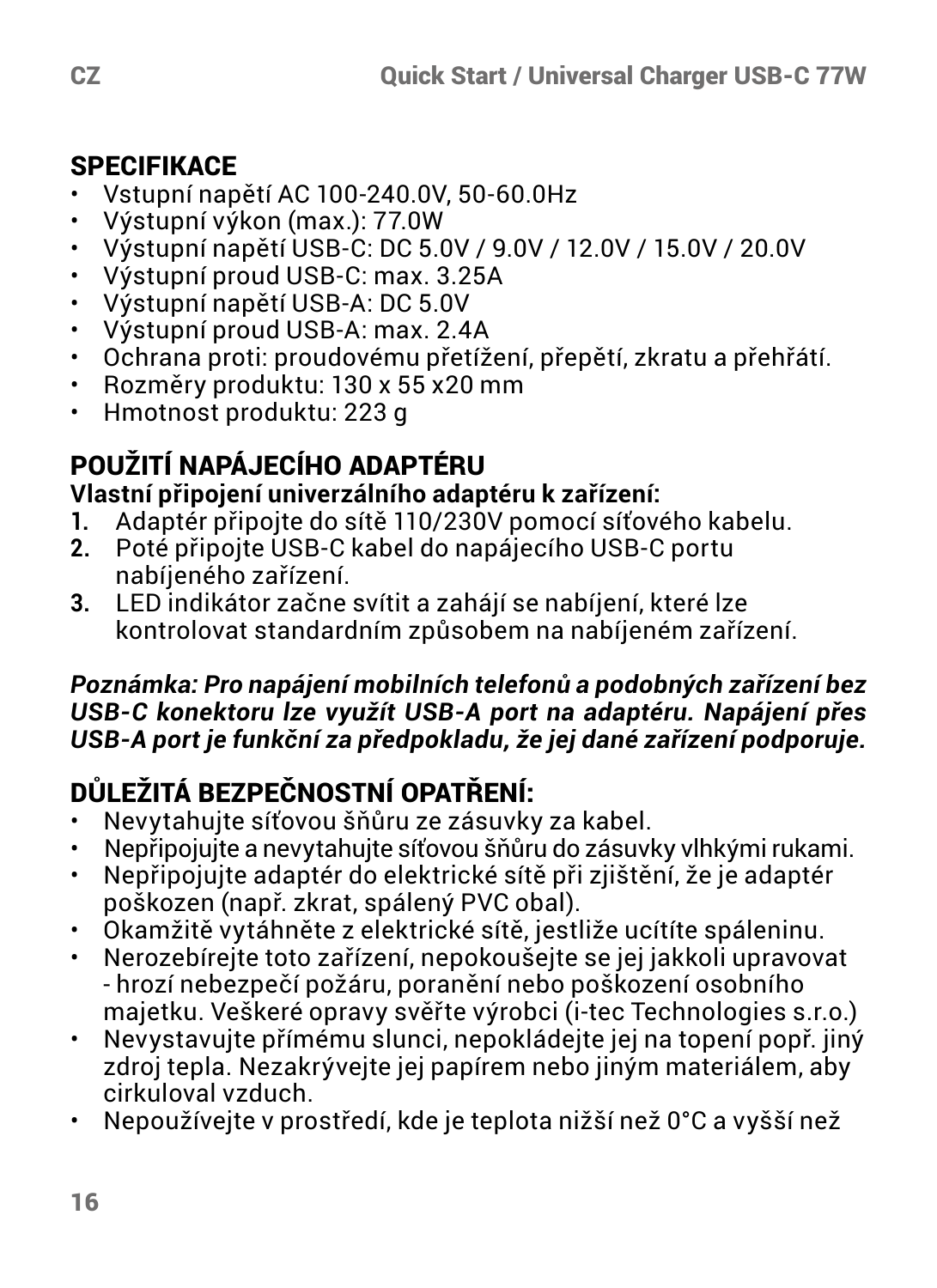40°C. Používejte na větraných místech.

- Nepokládejte adaptér na místa, která jsou citlivá na teplo.
- Ujistěte se, že Váš zdroj elektrické energie dodává správné napětí (V) a správnou frekvenci (Hz).
- Nepoužívejte adaptér s poškozeným přívodem, výstupními kabely nebo pojistkami.
- Udržujte mimo dosah dětí.
- Ujistěte se, že výstupní napětí tohoto napájecího adaptéru odpovídá pro vaše zařízení.
- Odpojte zařízení od sítě, pokud jej nebudete delší dobu používat.

# ZÁRUKA

Na výrobek je standardně poskytována záruka 24 měsíců. Na výrobek nebude uznána záruka, pokud bude přístroj:

- zasažen kapalinou
- poškozen prudkým úderem, nárazem, pádem nebo jinak mechanicky poškozen
- umístěn blízko ohně<br>• jinak viditelně poěko
- jinak viditelně poškozen neodborným zásahem nebo nesprávným zacházením
- mít poškozenou kabeláž

# **ČASTO KLADENÉ OTÁZKY**

K dispozici na našem webu **www.i-tec.cz** v záložce "FAO" u tohoto produktu.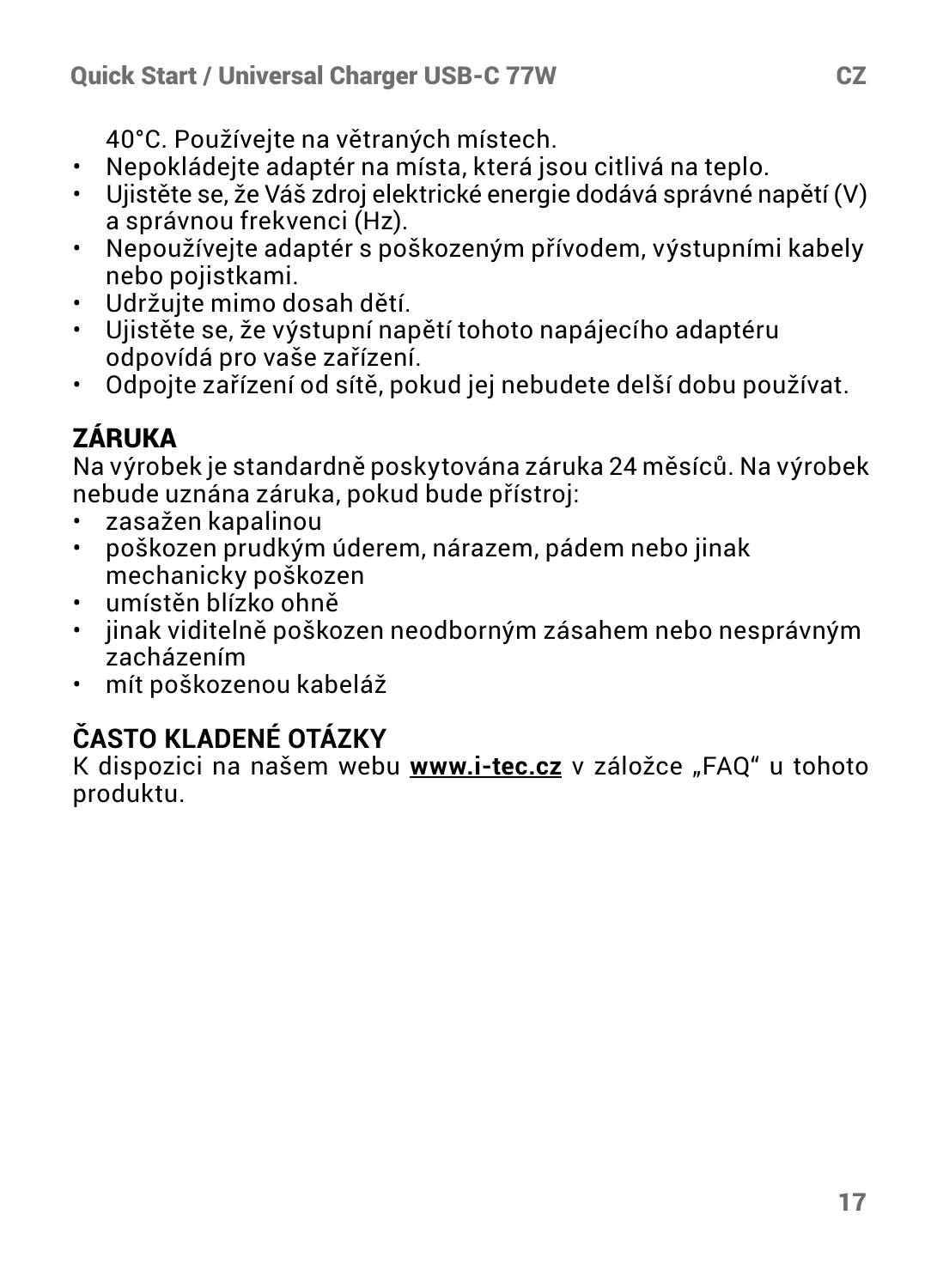#### SPECYFIKACJA

- Napięcie wejściowe AC 100-240.0V, 50-60.0Hz
- Moc wyjściowa (max): 77.0W
- Napięcie wyjściowe USB-C: DC 5.0V / 9.0V / 12.0V / 15.0V / 20.0V<br>• Natażenie wyjściowe USB-C: max 3.25A
- Natężenie wyjściowe USB-C: max. 3.25A
- Napięcie wyjściowe USB-A: DC 5.0V
- Natężenie wyjściowe USB-A: max. 2.4A
- Zabezpieczenie przed przeciążeniem, przepięciem, zwarciem i przegrzaniem
- Wymiary towaru: 130 x 55 x20 mm
- Waga towaru: 223 g

# UŻYTKOWANIE

# **Podłączenie adapteru uniwersalnego do urządzenia:**

- **1.** Podłącz zasilacz do sieci 110 / 230V dołączonym przewodem sieciowym
- **2.** Następnie podłącz kabel USB-C do portu zasilania USB-C ładowarki.
- **3.** Indykator LED zacznie świecić zasilanie się rozpocznie.

*Uwaga: Do zasilania telefonów komórkowych i podobnych urządzeń bez złącza USB-C można użyć portu USB-A na adapterze. Zasilanie przez port USB-A jest funkcjonalne pod warunkiem, że dane urządzenie je obsługuje.*

# ŚRODKI OSTROŻNOŚCI:

- Nie podłączaj sznur sieciowy do sieci wilgotnymi rękami oraz w przypadku, że jest uszkodzony.
- Nie podłączać i nie rozłączać urządzenia mokrymi rękami.
- Nie podłączać urządzenia gdy urządzenie, obudowa lub wtyczka jest uszkodzona.
- Natychmiast odłączyć urządzenie od sieci elektryczne w przypadku pojawienia się zapachu spalenizny
- $\cdot$  Nie próbuj demontować ani modyfikować zasilacza gdyż może to spowodować obrażenia ciała, uszkodzenia komputera, pożar i inne zniszczenia mienia. Jeżeli konieczna jest naprawa skontaktuj się z producentem (i-tec Technologies s.r.o.)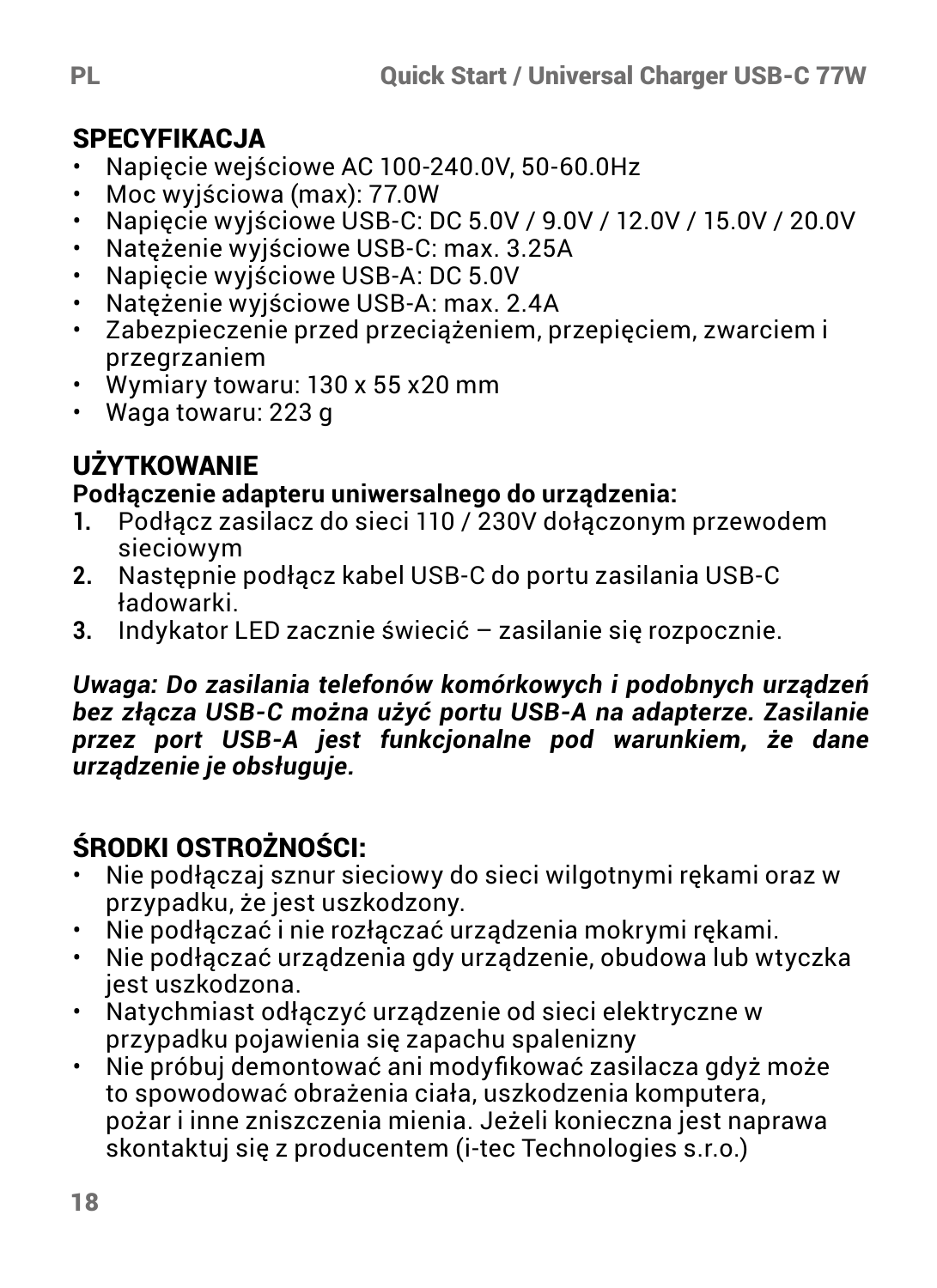- Nie narażaj zasilacza na bezpośrednie działanie promieni słonecznych, nie pozostawiaj zasilacza na grzejnikach ani innych źródłach ciepła
- $\cdot$  Nie korzystaj z zasilacza gdy temperatura otoczenia jest niższa niż 0 °C lub wyższa niż 40 °C.
- Nie kłaść urządzenia w miejscach wrażliwych na temperaturę
- Upewnij się że twoja sieć energetyczna zapewnia odpowiedznie napięcie (V) i częstość (Hz)
- $\cdot$  Nie używaj urządzenia gdy uszkodzeniu uległ przewód zasilający. konektor, bezpiecznik.
- Należy trzymać z dala od dzieci.
- Upewnij się, że napięcie oraz polaryzacja jest odpowiednia dla urządzenia jakie chcesz zasilać.
- $\cdot$  Odłącz urządzenie od sieci, jeżeli nie będziesz jej używać przez dłuższy czas.

## **GWARANCJA**

Standardowa 24-miesięczna gwarancja, która obejmuje ten produkt, nie obowiązuje w przypadku gdy urządzenie:

- miało kontakt z cieczami
- zostało uszkodzone mechaniczne na skutek uderzenia, upadku, innych działań mechanicznych
- znajdowało się w pobliżu ognia
- nosi ślady uszkodzeń spowodowanych nieprawidłowym użytkowaniem
- $\cdot$  ma uszkodzone przewody

# **CZESTO ZADAWANE PYTANIA**

Dostępne na naszych stronach **www.i-tec.cz/pl** w zakładce "FAQ" przy niniejszym produkcie.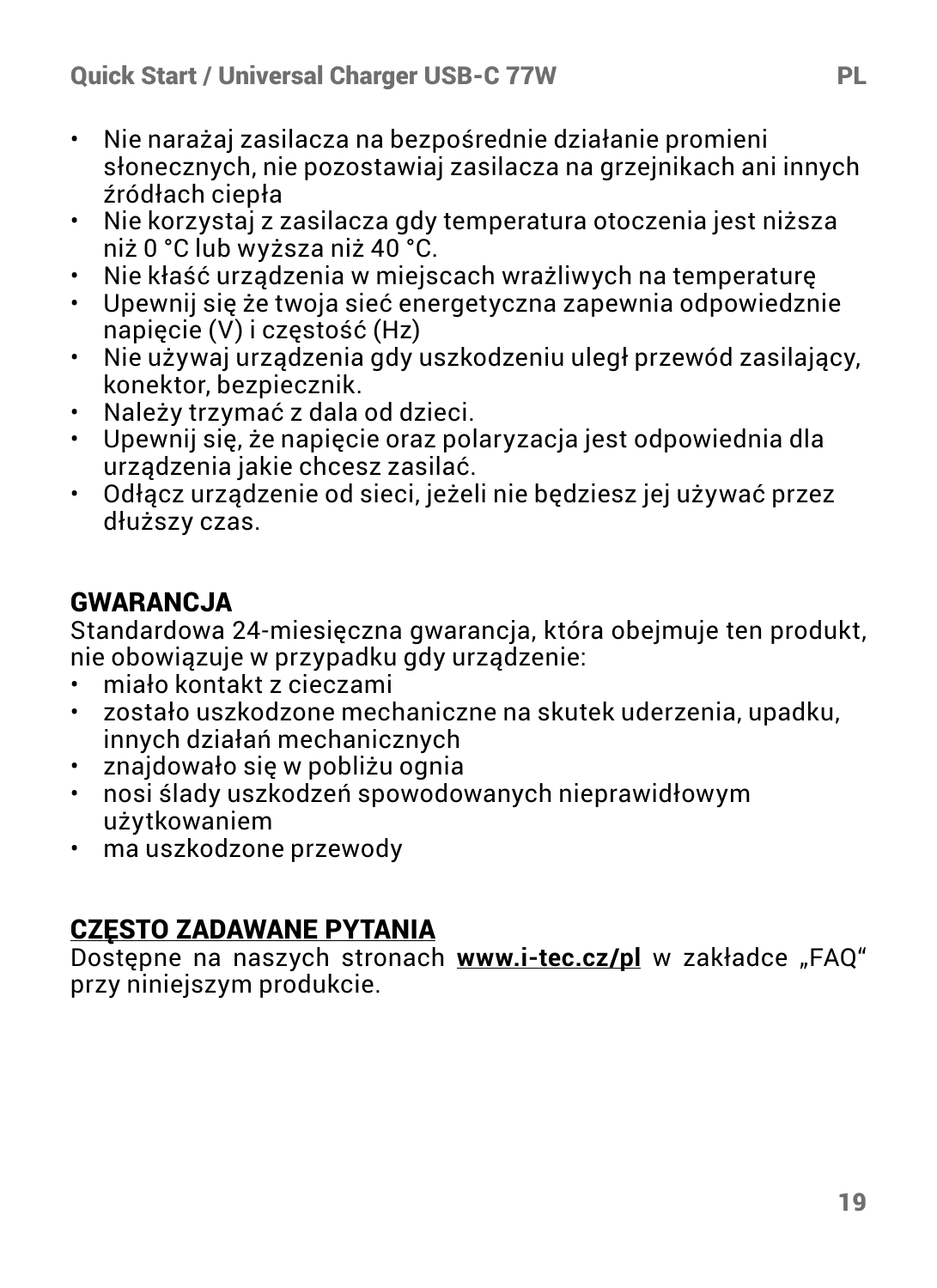# ŠPECIFIKÁCIA

- Vstupné napätie AC 100-240.0V, 50-60.0Hz
- Výstupný výkon (max.): 77.0W<br>• Výstupné panätie USB-C: DC 5
- Výstupné napätie USB-C: DC 5.0V / 9.0V / 12.0V / 15.0V / 20.0V
- Výstupný prúd USB-C: max. 3.25A
- Výstupné napätie USB-A: DC 5.0V
- Výstupný prúd USB-A: max. 2.4A
- Ochrana proti: prúdovému preťaženiu, prepätiu, skratu a prehriatiu.
- Rozmery produktu: 130 x 55 x20 mm
- Hmotnosť produktu: 223 g

# POLIŽITIE NAPÁJACIEHO ADAPTÉRA

#### **Vlastné pripojenie univerzálneho adaptéra k zariadeniu:**

- **1.** Adaptér pripojte do siete 110/230V pomocou sieťového kábla.
- **2.** Potom pripojte USB-C kábel do napájacieho USB-C portu nabíjaného zariadenia.
- **3.** LED indikátor začne svietiť a zaháji sa nabíjanie, ktoré môžete kontrolovať štandardným spôsobom na nabíjanom zariadení.

*Poznámka: Pre napájanie mobilných telefónov a podobných zariadení bez USB-C konektora môžete využiť USB-A port na adaptéri. Napájanie cez USB-A port je funkčné za predpokladu, že ho dané zariadenie podporuje.*

# DÔLEŽITÉ BEZPEČNOSTNÉ OPATRENIA:

- Nevyťahujte sieťovú šnúru zo zásuvky za kábel.
- Nepripájajte a nevyťahujte sieťovú šnúru do zásuvky vlhkými rukami.
- Nepripájajte adaptér do elektrickej siete pri zistení, že je adaptér poškodený (napr. skrat, spálený PVC obal).
- Okamžite vytiahnite z elektrickej siete, ak ucítite spáleninu.
- Nerozoberajte toto zariadenie, nepokúšajte sa ho akokoľvek upravovať - hrozí nebezpečenstvo požiaru, poranenia alebo poškodenia osobného majetku. Všetky opravy zverte výrobcovi (i-tec Technologies s.r.o.).
- Nevystavujte priamemu slnku, nepokladajte ho na radiátor popr.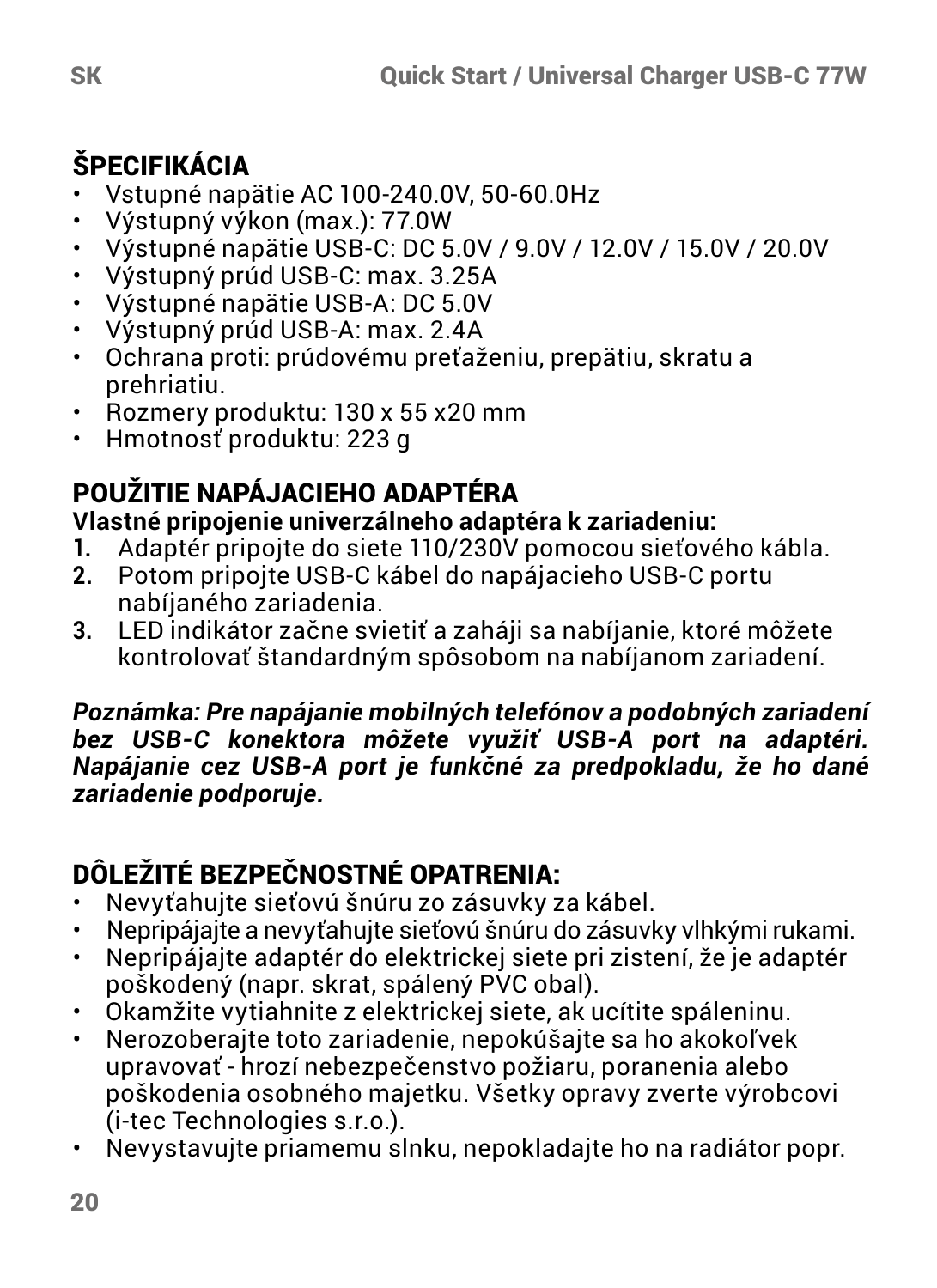iný zdroj tepla. Nezakrývajte ho papierom alebo iným materiálom, aby cirkuloval vzduch.

- Nepoužívajte v prostredí, kde je teplota nižšia než 0°C a vyššia než 40°C. Používajte na vetraných miestach.
- Nepokladajte adaptér na miesta, ktoré sú citlivé na teplo.
- Uistite sa, že Váš zdroj elektrickej energie dodáva správne napätie (V) a správnu frekvenciu (Hz).
- Nepoužívajte adaptér s poškodeným prívodom, výstupnými káblami alebo poistkami.
- Udržujte mimo dosah detí.
- Uistite sa, že výstupné napätie tohto napájacieho adaptéra odpovedá pre vaše zariadenie.
- Odpojte zariadenie od siete, pokiaľ ho nebudete dlhšiu dobu používať.

# ZÁRUKA

Na výrobok je štandardne poskytovaná záruka 24 mesiacov. Na výrobok nebude uznaná záruka, pokiaľ bude prístroj:

- zasiahnutý kvapalinou
- poškodený prudkým úderom, nárazom, pádom alebo inak mechanicky poškodený
- umiestnený blízko ohňa
- inak viditeľne poškodený neodborným zásahom alebo nesprávnym zaobchádzaním
- mať poškodenú kabeláž

**ČASTO KLADENÉ OTÁZKY** k dispozícii na našom webe **www.i-tec.cz** v záložke "FAQ" pri tomto produkte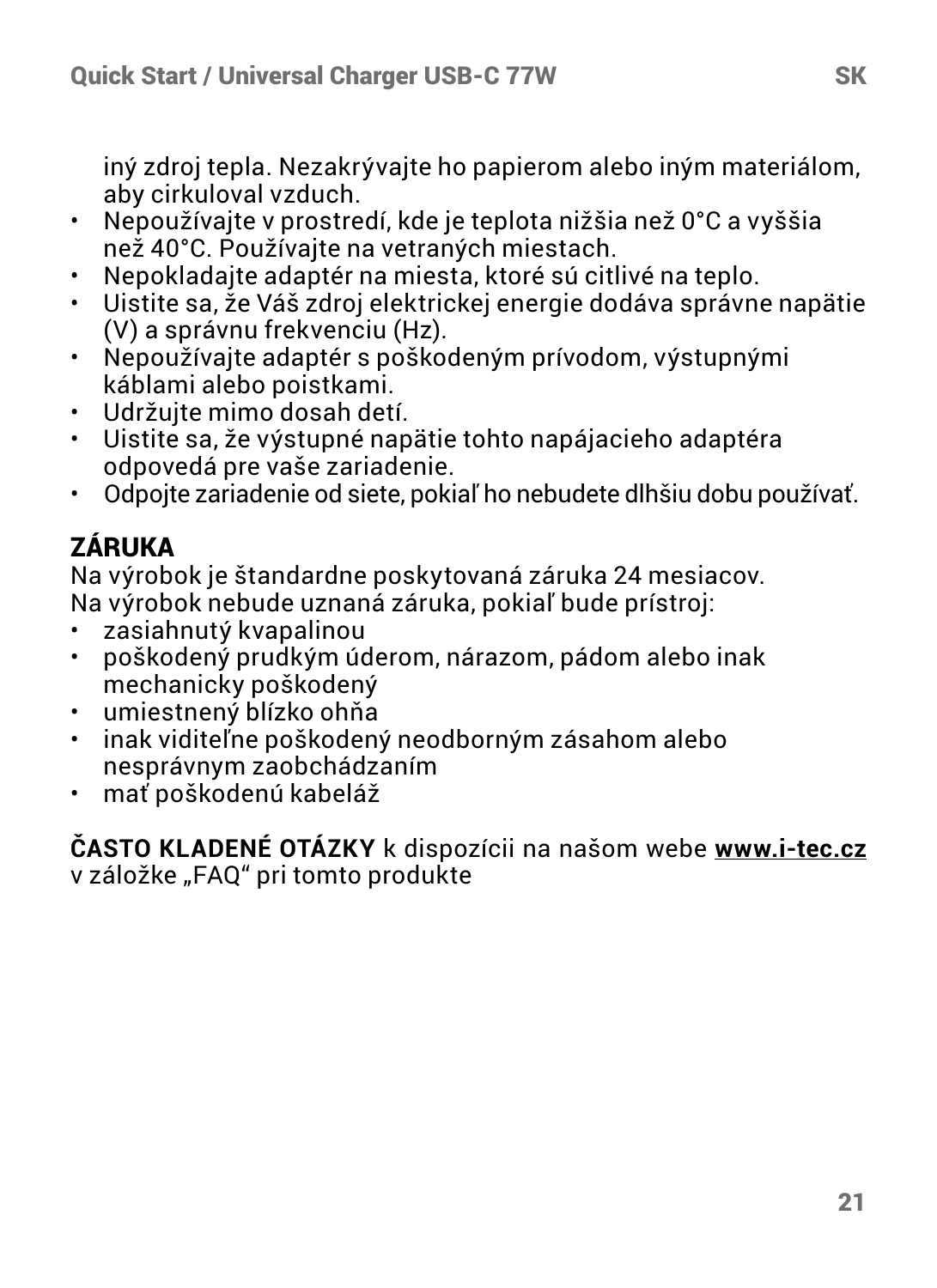## SPECIFIKACIJA

- $\cdot$  Įvesties įtampa AC 100-240.0V, 50-60.0Hz
- Išvesties galia (maks.): 77.0W<br>• Išvesties itamna LISB-C: DC 5
- $\cdot$  Išvesties įtampa USB-C: DC 5.0V / 9.0V / 12.0V / 15.0V / 20.0V<br> $\cdot$  Išvesties srovė USB-C: maks. 3.25A
- Išvesties srovė USB-C: maks. 3.25A
- Išvesties įtampa USB-A: DC 5.0V
- Ošvesties srovė USB-A: maks. 2.4A
- Apsauga nuo: srovės perkrovos, viršįtampio, trumpojo sujungimo ir perkaitinimo.
- Adapterio matmenys: 130 x 55 x20 mm
- $\cdot$  Svoris: 223 g

## ĮKROVIMO ADAPTERIO NAUDOJIMAS

# **Universalaus adapterio prijungimas prie įrenginio:**

- **1.** Įjunkite adapterį į tinklą 110 / 230V su tinklo kabeliu.
- **2.** Tada prijunkite USB-C laidą prie įkroviklio USB-C maitinimo prievado.
- **3.** LED indikatorius užsidegs ir bus pradėtas įkrovimas, kurį galima kontroliuoti standartiniu būdu įkrovimo įrenginyje.

*Pastaba: Mobiliųjų telefonų ir panašių įrenginių be USB-C konektoriaus įkrovimui galima naudoti USB-A prievadą adapteryje. Maitinimas per USB-A prievadą veikia su sąlyga, kad jį atitinkamas įrenginys palaiko.* 

# SVARBIOS SAUGOS PRIEMONĖS:

- Netraukite kabelio iš kištukinio lizdo laikydami už laido.
- Nejunkite ir netraukite laido iš kištukinio lizdo šlapiomis rankomis.
- Nejunkite į elektros tinklą, jeigu nustatėte, kad adaopteris yra pažeistas (pvz. trumpas jungimas, sudegusi PVC pakuotė).
- Jeigu jaučiate degimo kvapą nedelsiant ištraukite iš elektros šaltinio.
- Šio įrenginio neardykite, nebandykite jo keisti gali kilti gaisras, sužeisti arba padaryti žalą asmeniniam turtui. Bet kokį taisymą patikėkite gamintojui (i-tec Technologies s.r.o.).
- Nelaikykite ant tiesioginių saulės spindulių, nedėkite ant radiatorių ar kitų šilumos šaltinių. Kad galėtų cirkuliuoti oras,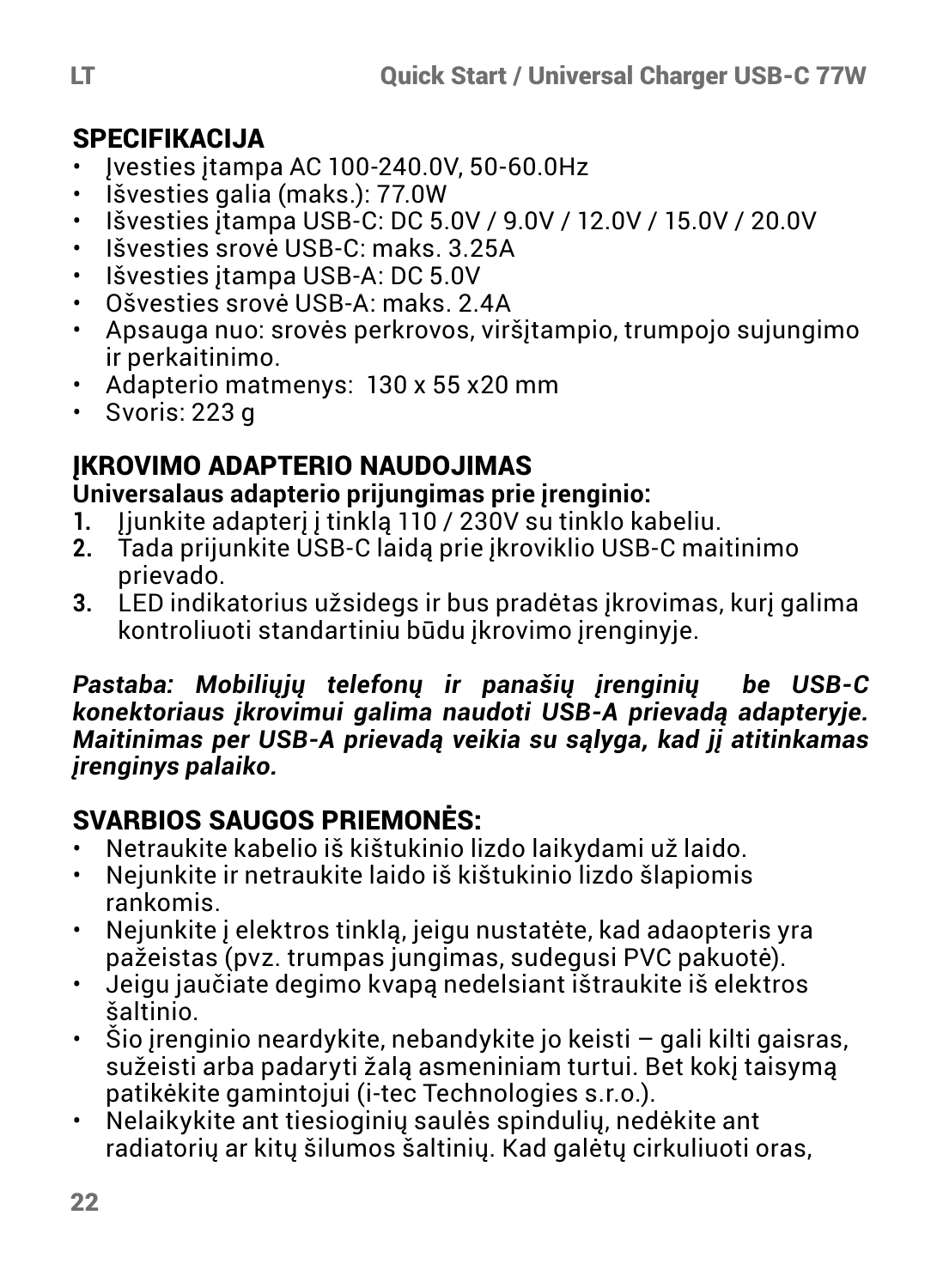nedenkite popieriumi arba kita medžiaga.

- Nenaudokite aplinkoje, kurioje temperatūra yra žemesnė 0°C ir aukštesnė už 40°C. Naudokite vėdinamose vietose.
- Nedėkite adapterio į vietą, kuri yra jautri šilumai. .
- $\cdot$  Isitikinkite, kad Jūsų elektros šaltinis tiekia tinkama įtampa (V) ir atitinkamus dažnius (Hz).
- Nenaudokite adapterio su pažeista įvestim, išvesties kabeliais arba saugikliais.
- Laikykite vaikams nepasiekiamoje vietoje.
- $\cdot$  Įsitikinkite, kad šio adapterio išvesties įtampa atitinka Jūsu įrenginiui.
- Jeigu įrenginio ilgesnį laiką nenaudosite, išjunkite jį iš tinklo.

## GARANTIJA

Gaminiui suteikiama standartinė 24 mėnesių garantija. Gaminiui nebus suteikiama garantija, jeigu gaminys:

- aplietas
- pažeistas smarkiu smūgiu, dėl kritimo arba bus kitaip mechaniškai pažeistas
- patalpintas arti ugnies
- kitaip matomai pažeistas dėl neprofesionalaus arba neteisingo naudojimo
- pažeistus kabelius

# DAŽNAI UŽDUODAMI KLAUSIMAI

Rasite mūsų svetainėje: www.i-tec.cz/en/ skiltyje "FAQ" prie šio produkto.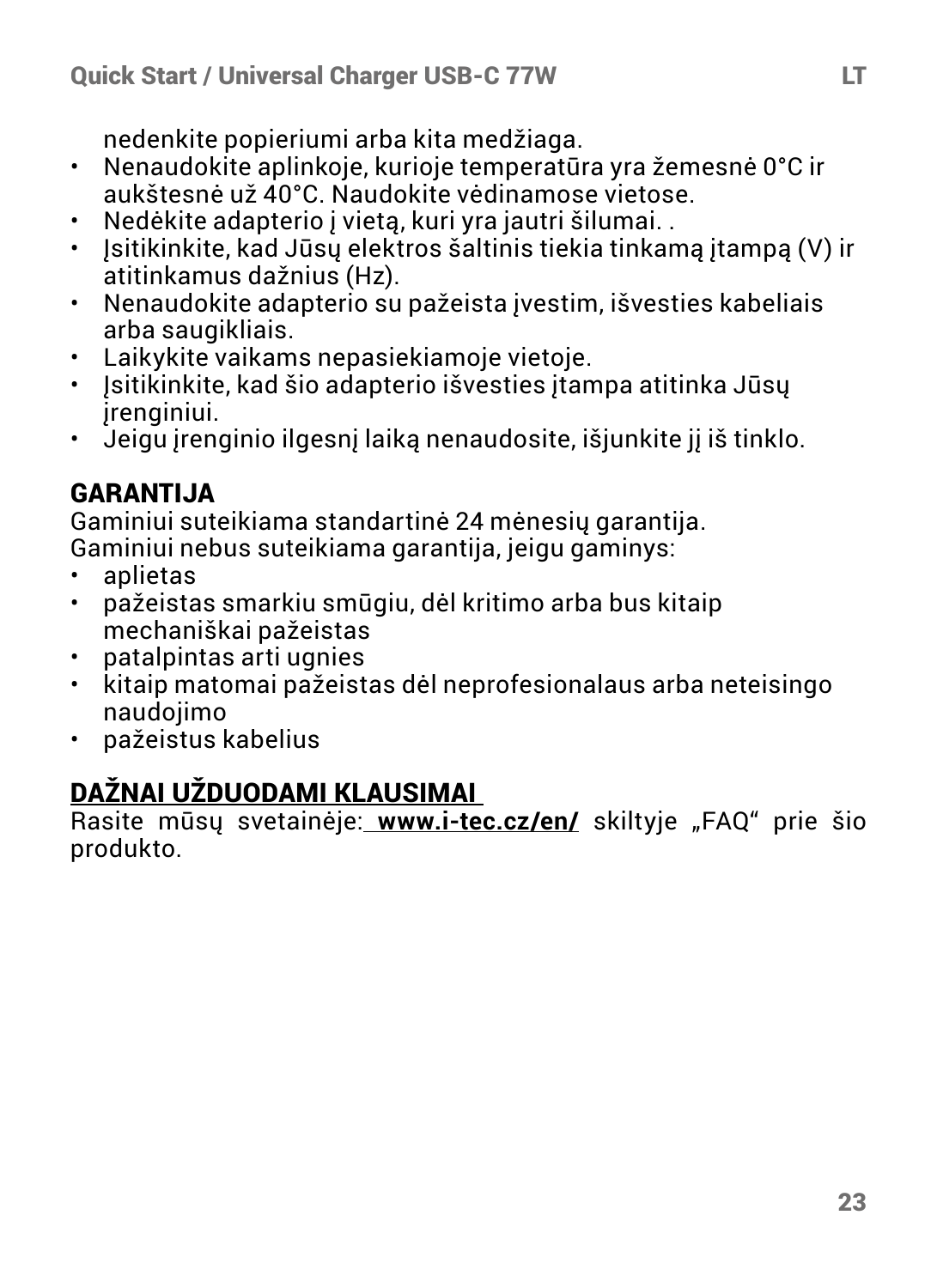## SPECIFICATIES

- Ingangsspanning AC 100-240.0V, 50-60.0Hz
- Uitgangsvermogen (max.): 77.0W
- $\cdot$  USB-C uitgangsspanning: DC 5.0V / 9.0V / 12.0V / 15.0V / 20.0V<br> $\cdot$  USB-C uitgangsstroom: max 3.25A
- USB-C uitgangsstroom: max. 3.25A
- USB-A uitgangsspanning: DC 5.0V
- USB-A uitgangsstroom: max. (2.4A)
- Beveiliging tegen overbelasting, overspanning, kortsluiting en oververhitting.
- Afmetingen van het product: 130 x 55 x20 mm
- Gewicht van het product: 223 g

## DE VOEDINGSADAPTER GEBRUIKEN

# **Eigen aansluiting van de universele adapter met de apparatuur:**

- **1.** Sluit de adapter aan op het elektriciteitsnet van 110/230V middels de voedingskabel.
- **2.** Sluit vervolgens de USB-C-kabel aan op de USB-C-voedingspoort van de oplader.
- **3.** De LED licht op en het opladen begint. Dat kan op de standaardmanier op de op te laden apparatuur worden gecontroleerd.

*Opmerking: Voor de voeding van mobiele telefoons en vergelijkbare apparaten zonder een USB-C-connector kunt u de USB-A-poort op de adapter gebruiken. Voeding via de USB-A-poort is functioneel, op voorwaarde dat de apparatuur dit ondersteunt.*

#### BELANGRIJKE VEILIGHEIDSMAATREGELEN:

- Trek het netsnoer niet aan de kabel uit het stopcontact.
- Stop het netsnoer niet in het stopcontact en trek het er niet uit als u vochtige handen hebt.
- Sluit de adapter niet aan op het elektriciteitsnet als u vaststelt dat de adapter is beschadigd (bijvoorbeeld door kortsluiting, een verbrande pvc-verpakking).
- Trek de adapter onmiddellijk uit het stopcontact als u een brandlucht bespeurt.
- Demonteer dit apparaat niet en probeer het op geen enkele manier te aan te passen – het risico op brand, verwonding of beschadiging van persoonlijke eigendommen bestaat. Laat alle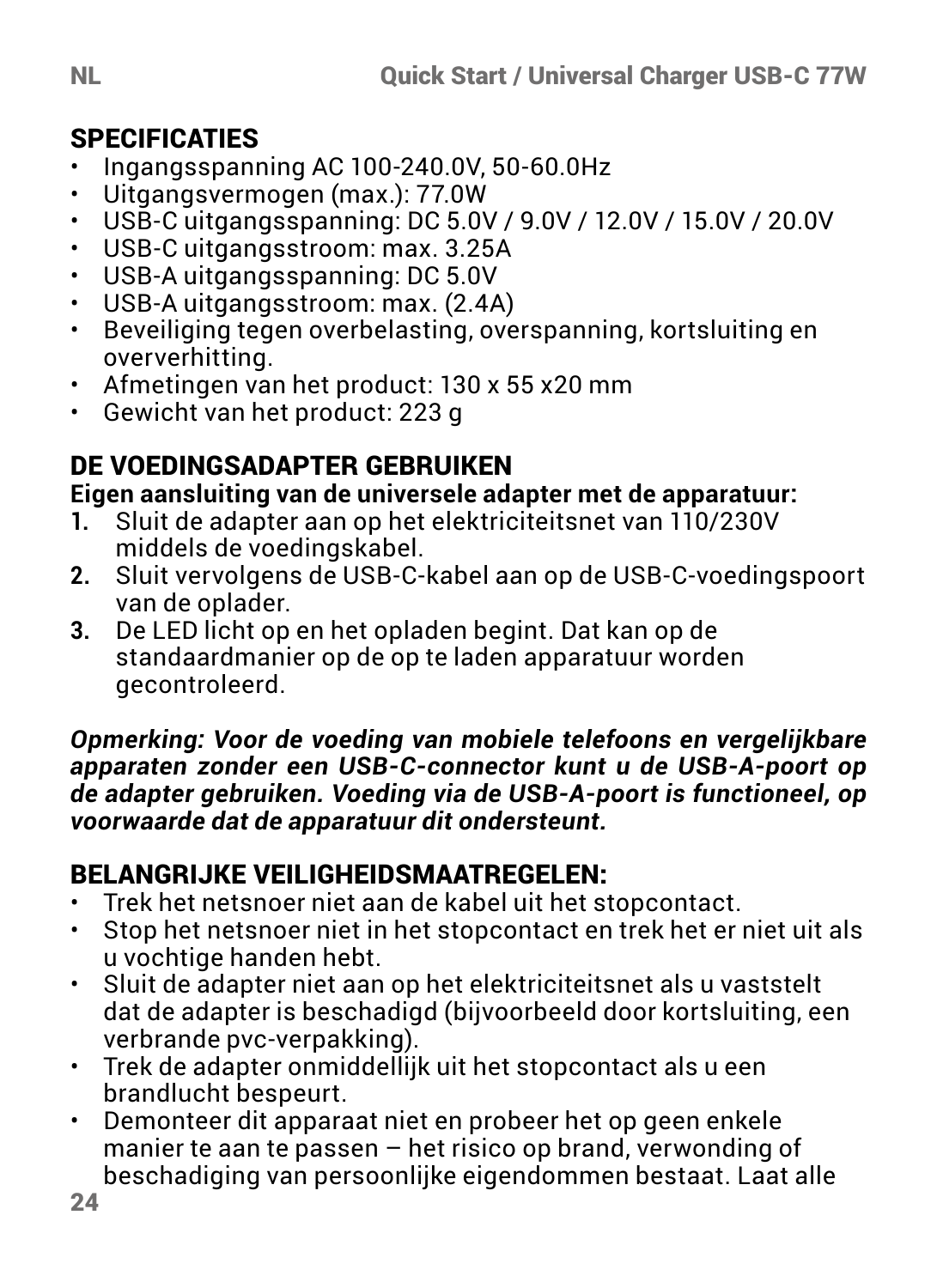reparaties door de fabrikant (i-tec Technologies s.r.o.) uitvoeren

- Stel dit apparaat niet bloot aan direct zonlicht, plaats het niet op de verwarming of op een andere warmtebron. Bedek dit apparaat niet met papier of ander materiaal om de lucht te laten circuleren.
- Gebruik het apparaat niet in een omgeving waar de temperatuur lager is dan 0°C en hoger dan 40°C. Gebruik het alleen in geventileerde ruimtes.
- Plaats de adapter niet op plaatsen die gevoelig zijn voor hitte.
- Zorg ervoor dat uw bron van elektrische energie de juiste spanning (V) en de juiste frequentie (Hz) levert.
- Gebruik de adapter niet met een beschadigde connectorkabel of met beschadigde uitgangskabels of zekeringen.
- Houdt hem buiten het bereik van kinderen.
- Zorg ervoor dat de uitgangsspanning van deze voedingsadapter geschikt is voor uw apparatuur.
- Koppel uw apparaat los van het elektriciteitsnet als u het langere tijd niet zult gebruiken.

#### **GARANTIF**

Op dit product wordt standaard 24 maanden garantie gegeven. De garantie op het product wordt niet aanvaard als het apparaat:

- aangetast is door vloeistof
- beschadigd werd door een harde klap, stoot, val of anderszins mechanisch beschadigd werd
- in de buurt van vuur werd geplaatst
- anders zichtbaar werd beschadigd door een onprofessioneel ingrijpen of door onjuist gebruik
- beschadigde kabels heeft

### VEELGESTELDE VRAGEN

Beschikbaar op onze website **www.i-tec.cz/nl/** op het tabblad "FAQ" bij dit product.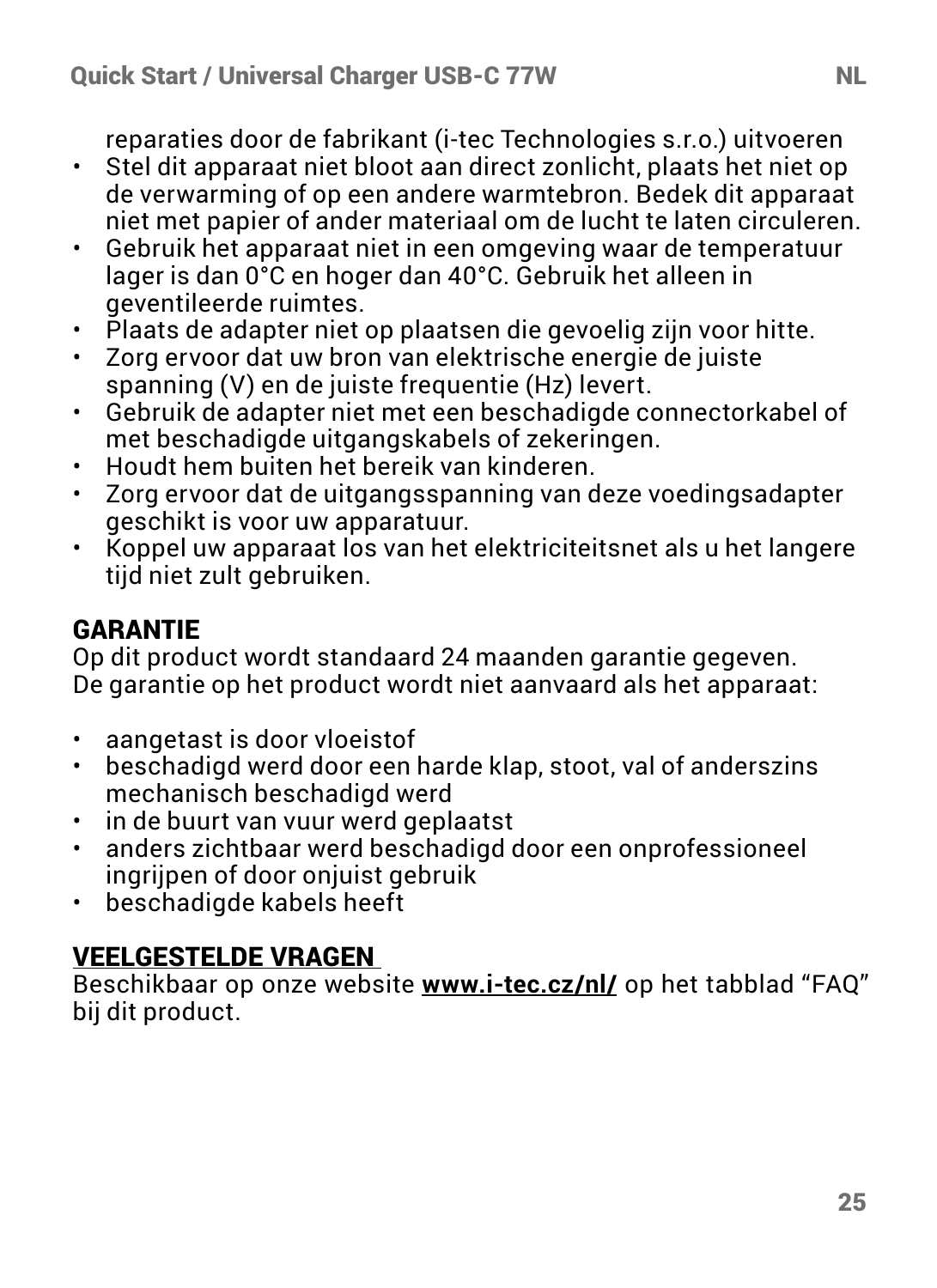#### EUROPEAN UNION ONLY NOTE: MARKING IS IN COMPLIANCE WITH EU WEEE DIRECTIVE



## ENGLISH

This equipment is marked with the above recycling symbol. It means that at the end of the life of the equipment you must dispose of it separately at an appropriate collection point and not place it in the normal domestic unsorted waste stream. This wil benefit the environment for all. (European Union only)

## DEUTSCH

Dieses Produkt trägt das Recycling-Symbol gemäß der EU-Richtinie. Das bedeutet, dass das Gerät am Ende der Nutzungszeit bei einer kommunalen Sammelstelle zum recyceln abgegeben werden muss, (kostenloss). Eine Entsorgung űber den Haus-/Restműll ist nicht gestattet. Dies ist ein aktiver Beitrag zum Umweltschutz. (Nur innerhalb der EU)

#### **FRANCAIS**

Ce dispositif est revêtu du marquage avec le symbole de recyclage indiqué ci-dessus. Ça veut dire, qu'une fois découlée la vie utile dudit dispositif, vous vous voyez dans l'obligation d'assurer, que le dispositif se trouve déposé en un respectif centre de collecte, dûment établi à cette fin, et non en d'autres centres de ramassage qui soient destinés à déposer de courants déchets municipaux non triés. De cette manière, on contribue considérablement à une amélioration en matière d'environnement où nous vivons tous. (Seulement pour l'Union Européenne).

## ESPAÑOL

El dispositivo está indicado por el símbolo de reciclaje. Esto significa que al final de la vida útil de la instalación, debe asegurarse de que se almacene por separado en un punto de recolección establecido para este fin y no en los lugares designados para la eliminación de desechos municipales ordinarios sin clasificar. Contribuirá a mejorar el medio ambiente de todos nosotros. (Sólo para la Unión Europea)

#### ITALIANO

Questo dispositivo è contrassegnato con il seguente simbolo di riciclaggio. Si chiede di consegnarlo alla fine del suo ciclo di vita a un Centro di raccolta dei rifiuti differenziati istituita per questo scopo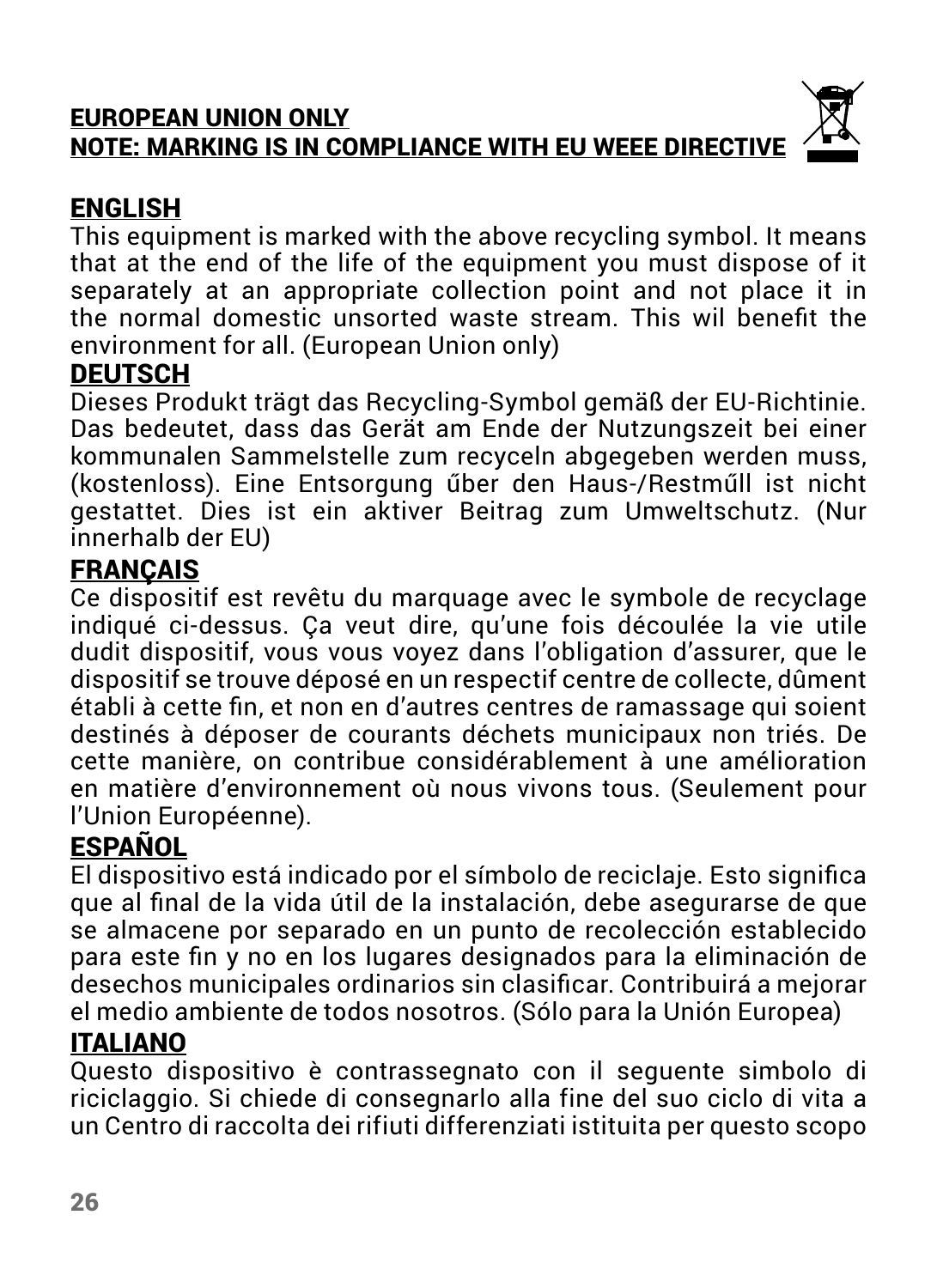e non in altri centri indicati per depositare rifiuti urbani normali non differenziati. In questo modo si contribuisce al miglioramento della qualità dell'ambiente (valido soltanto per l'Unione Europea).

# ČEŠTINA

Toto zařízení je označeno výše uvedeným recyklačním symbolem. To znamená, že na konci doby života zařízení musíte zajistit, aby bylo uloženo odděleně na sběrném místě, zřízeném pro tento účel a ne na místech určených pro ukládání běžného netříděného komunálního odpadu. Přispěje to ke zlepšení stavu životního prostředí nás všech. (Pouze pro Evropskou unii)

# SLOVENSKY

Toto zariadenie je označené vyššie uvedeným recyklačným<br>symbolom. To znamená, že na konci doby života zariadenia musíte<br>zaistiť, aby bolo uložené oddelene na zbernom mieste, zriadenom<br>pre tento účel a nie na miestach určen

# POLSKI

To urządzenie oznakowane jest specjalnym symbolem odzysku.<br>Pookresie użytkowania trzeba je zwrócic do odpowiedniego punktu<br>zbiörki i nie wolno umiestczać go razem z nieposortowanymi<br>odpadami. Takie dzialanie przyniese korz w Unii Europejskiej)

# LIETUVIU

Sis gaminys yra pažymetas specialiu atlieku tvarkymo ženklu. Baigus<br>eksploataciją, gaminys turi buti atiduotas i atitinkamą surinkimo<br>punktą ir negali buti šalinamas kartu su nerušiuojamomis atliekomis. Tokie Jusu veiksmai prisides prie aplinkos apsaugos. (Tiktai Europos Sąjungoje)

### NEDERLANDS

Dit apparaat is voorzien van het bovenvermelde recyclingsymbool. Dit betekent dat u aan het einde van de levensduur van het apparaat ervoor dient te zorgen dat het afzonderlijk wordt opgeslagen op een verzamelpunt dat hiervoor is ingericht en niet op plaatsen die<br>zijn aangewezen voor de verwijdering van gewoon ongesorteerd<br>gemeentelijk afval. Dit zal bijdragen aan de verbetering van de<br>leefomgeving vanons allemaal.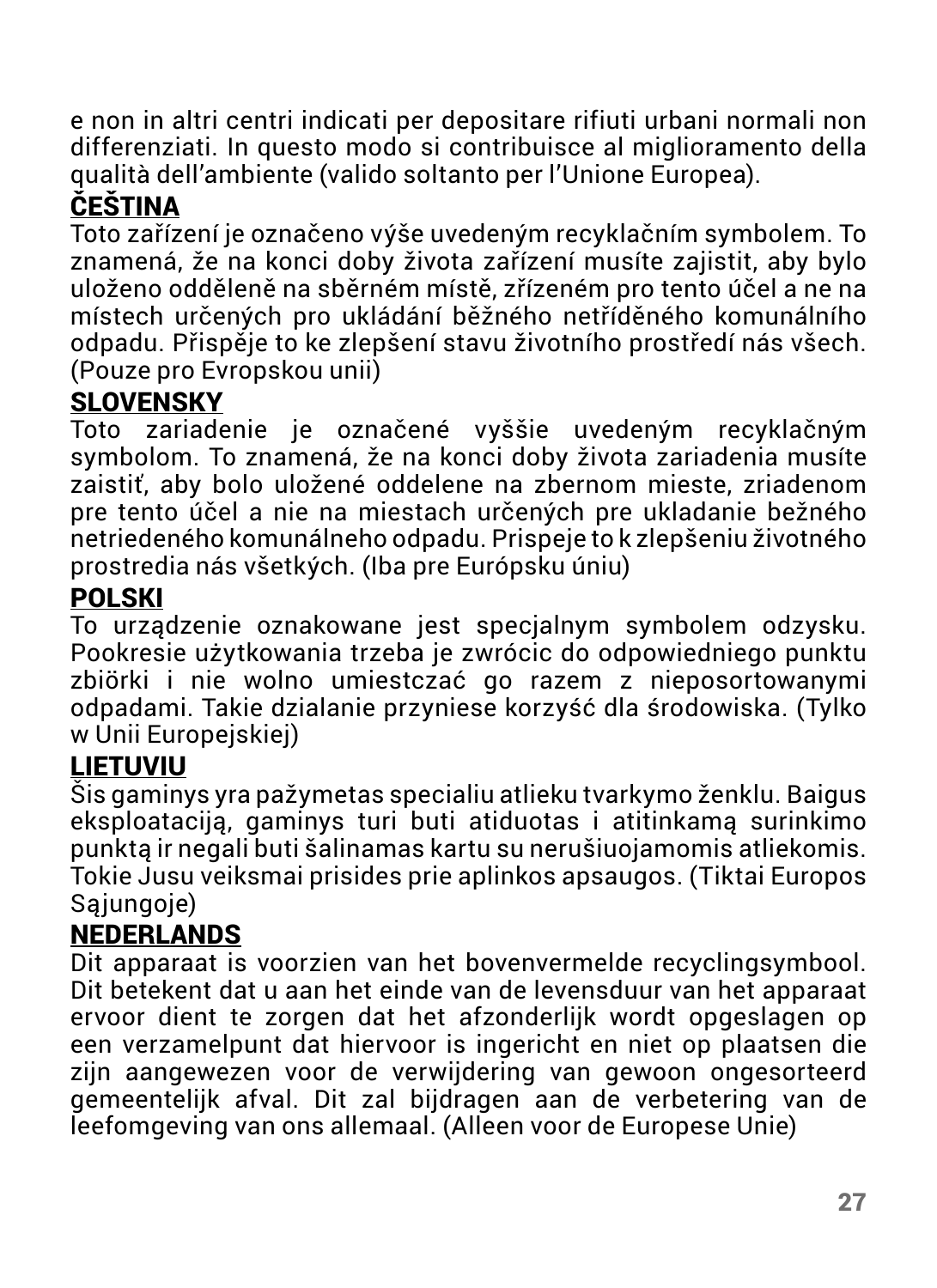#### **EU DECLARATION OF CONFORMITY / EU KONFORMITÄTSERKLÄRUNG / DÉCLARATION EU DE CONFORMITÉ / DECLARACIÓN UE DE CONFORMIDAD / EU PROHLÁŠENÍ O SHODĚ / EU PREHLÁSENIE O ZHODE / EU DECLARACJA ZGODNOŚCI / ES ATITIKTIES DEKLARACIJA / EU-CONFORMITEITSVERKLARING**

#### **Manufacturer, Der Hersteller, Le fabricant, Fabricante, Produttore, Výrobce, Výrobca, Producent, Gamintojas, De fabrikant**:

i-tec Technologies s.r.o., Kalvodova 2, 709 00 Ostrava *–* Mariánské Hory, Czech Republic

declares that this product / erklärt hiermit, dass das Produkt / déclare que ce produit / declara que este producto / dichiara che il seguente prodotto / tímto prohlašuje, že výrobek / týmto prehlasuje, že výrobok / deklaruje, że produkt / šiuo pareiškia, kad gaminys / verklaart hierbij dat het product

#### **Product, Bezeichnung, Le prénom, Producto, Prodotto, Název, Názov, Nazwa, Gaminys, Naam:**

*i-tec USB-C Smart Charger 65W + USB-A Port 12W*  **Model, Modell, Modèle, Modelo, Model, Model, Model:**  *CHARGER-C77W*

#### **Determination, Bestimmung, la détermination, Determinación, Určení, Určenie, Opcje, Doel:**

Product is determined for using in PC as equipment. Das Produkt ist für Austattung und als Zubehör von Computern bestimmt. Le produit est déterminé pour une utilisation sur PC comme équipement. El producto se determina para usar en PC como equipo. Výrobek je určen pro přístrojové vybavení a jako příslušenství do počítačů. Výrobok je určený pre prístrojové vybavenie a jako príslušenstvo do počítačov. Produkt jest przeznaczony do współpracy z komputerem jako akcesorium. Het product is bedoeld als uitrusting voor apparaten en als computeraccessoire.

Meets the essential requirements according to / Es entspricht den Anforderungen der Richtlinien / Répond aux exigences essentielles selon/ Cumple los requisitos esenciales según/ Splňuje tyto požadavky / Spĺňa tieto požadavky / Spełnia następujace wymagania / Het voldoet aan de volgende vereisten: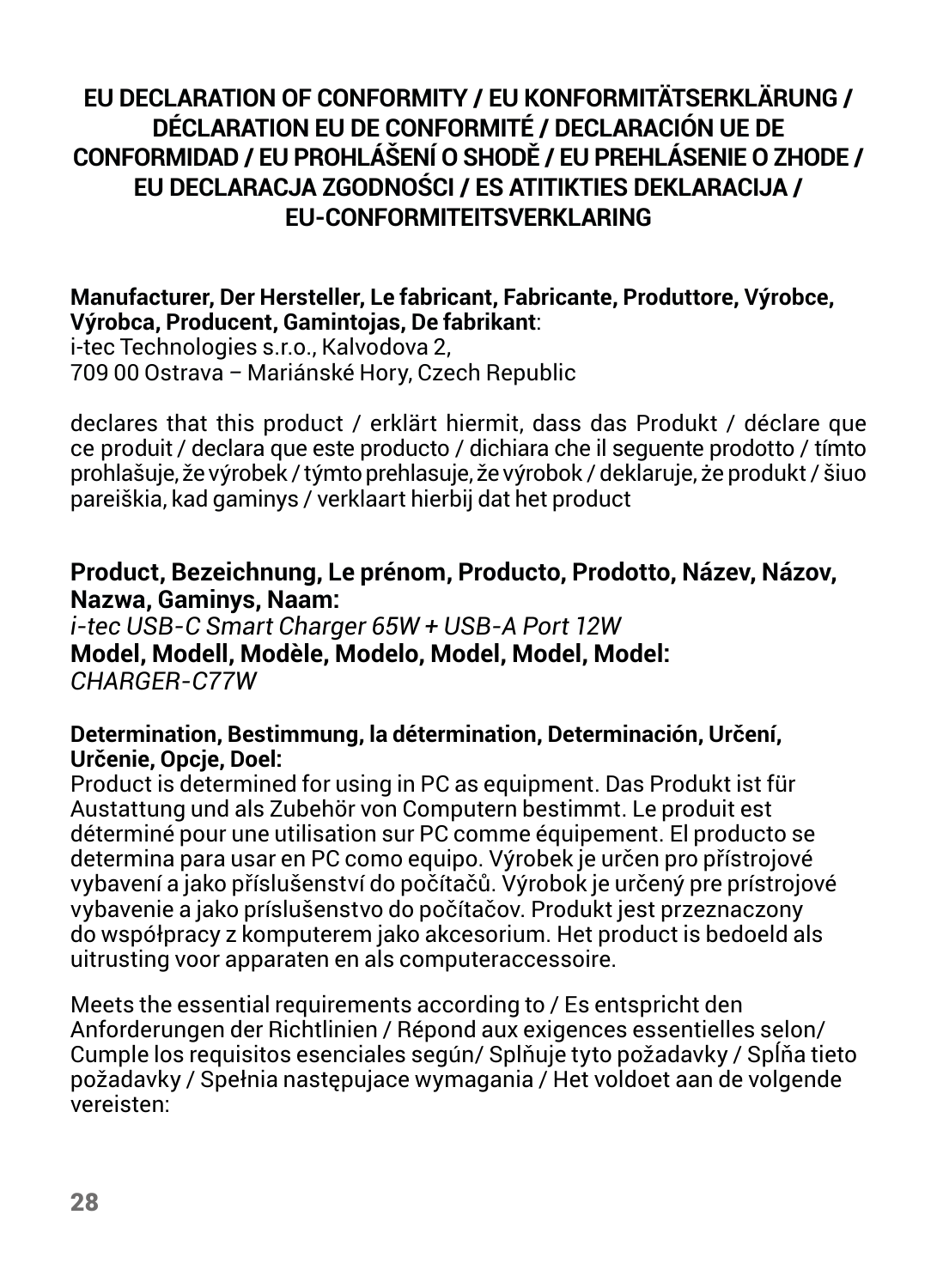EC Directive 2014/30/EU, 2014/35/EU, 2009/125/ES, and 2011/65/EU

**EMS (For EMC, Für EMC, Pour la CEM, Para EMC, Per la compatibilità elettromagnetica, Pro EMC, Pre EMC, Dla Kompatybilności elektromagnetycznej, Skirtas EMC, Voor EMC):** EN55032:2015; EN55035:2017 EN61000-3-2:2014; EN 6100-3-3:2013

**For Electrical Safety, Für die elektrische Sicherheit, Pour la sécurité électrique, Para la seguridad eléctrica, Per la sicurezza elettrica, Pro Elektrickou bezpečnost, pre Elektrickú bezpečnost´, dla Bezpieczeństwa, Elektros saugai, Voor elektrische veiligheid:**

EN62368-1:2014/A11:2017

**RoHS:**

2011/65/EU; EU 2015/863

and it is safety under conditions of standard application / und ist sicher bei standardmäßiger Nuttzung / et c'est la sécurité dans des conditions d'application standard / y es seguridad bajo condiciones de aplicación estándar / a je bezpečný za podmínek obvyklého použití / a je bezpečný za podmienok obvyklého použitia / oraz jest produktem bezpiecznym przy standardowym wykorzystywaniu /en is veilig onder de omstandigheden van normaal gebruik.

**Additional information, Ergänzende Angaben, Information additionnelle, Información Adicional, Doplňující informace, Doplňujúce informácie, Dodatkowe informacje, Aanvullende informatie:**

Identification Mark, Identifikationskennzeichen, La marque d'identification, Marca de identificación, Identifikační značka, Identifikačná značka, Znak identyfikacyjny, Identificatiemerk:

 $\epsilon$ 

Vain

Ostrava 01. 07. 2020

Ing. Lumír Kraina *Executive Name and Signature, Geschäftsführer, Exécutif et signature, Nombre y firma del gerente, Jednatel, Konatel, Nazwisko osoby upowaznionej, Zaakvoerder*